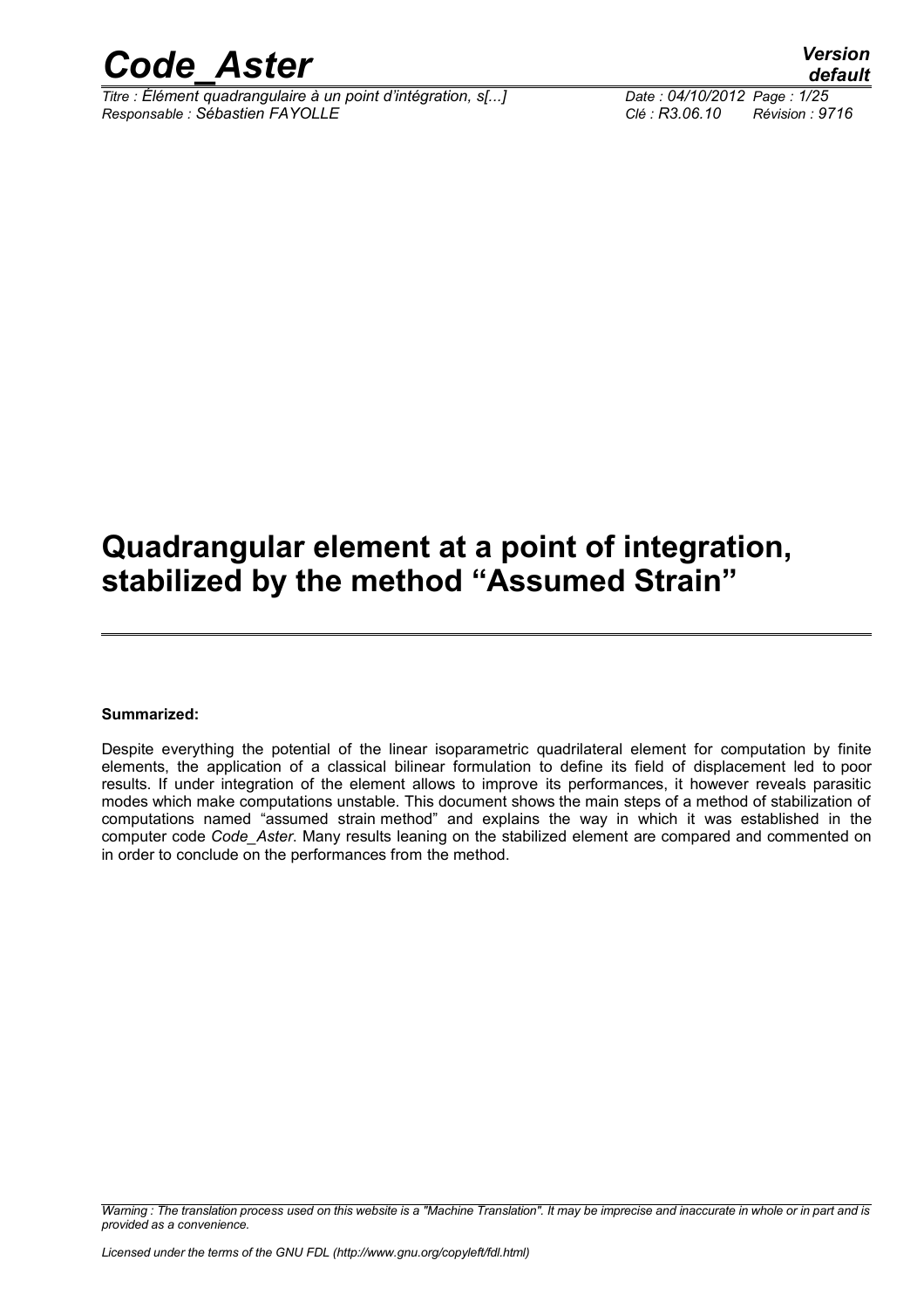*Titre : Élément quadrangulaire à un point d'intégration, s[...] Date : 04/10/2012 Page : 2/25 Responsable : Sébastien FAYOLLE Clé : R3.06.10 Révision : 9716*

### **1 Setting at fault of element 2D QUAD4:**

In order to propose the need for a more powerful plane element, we carried out computations leaning on two cases tests, which make it possible to highlight blockings of the quadrilateral isoparametric element 4 nodes.

### **1.1 Case test n°1**

the first series of computations is resulting from the modelization of a beam clamped and subjected to a shearing force *fsy* at its loose lead [Figure 1.1-a]. This beam has the following characteristics material:  $E=100 \quad y=0.4999$ . This case test takes as a starting point that written in [bib4] (assumption of plane strains).



We carried out this computation seven times by multiplying the number of meshes on each edge by two each time:



#### **Number of meshes on an edge**

At the conclusion of each computation, we brought the deflection in *C* with that closer to the "exact" solution of the theory of the beams of Timoshenko.

*Warning : The translation process used on this website is a "Machine Translation". It may be imprecise and inaccurate in whole or in part and is provided as a convenience.*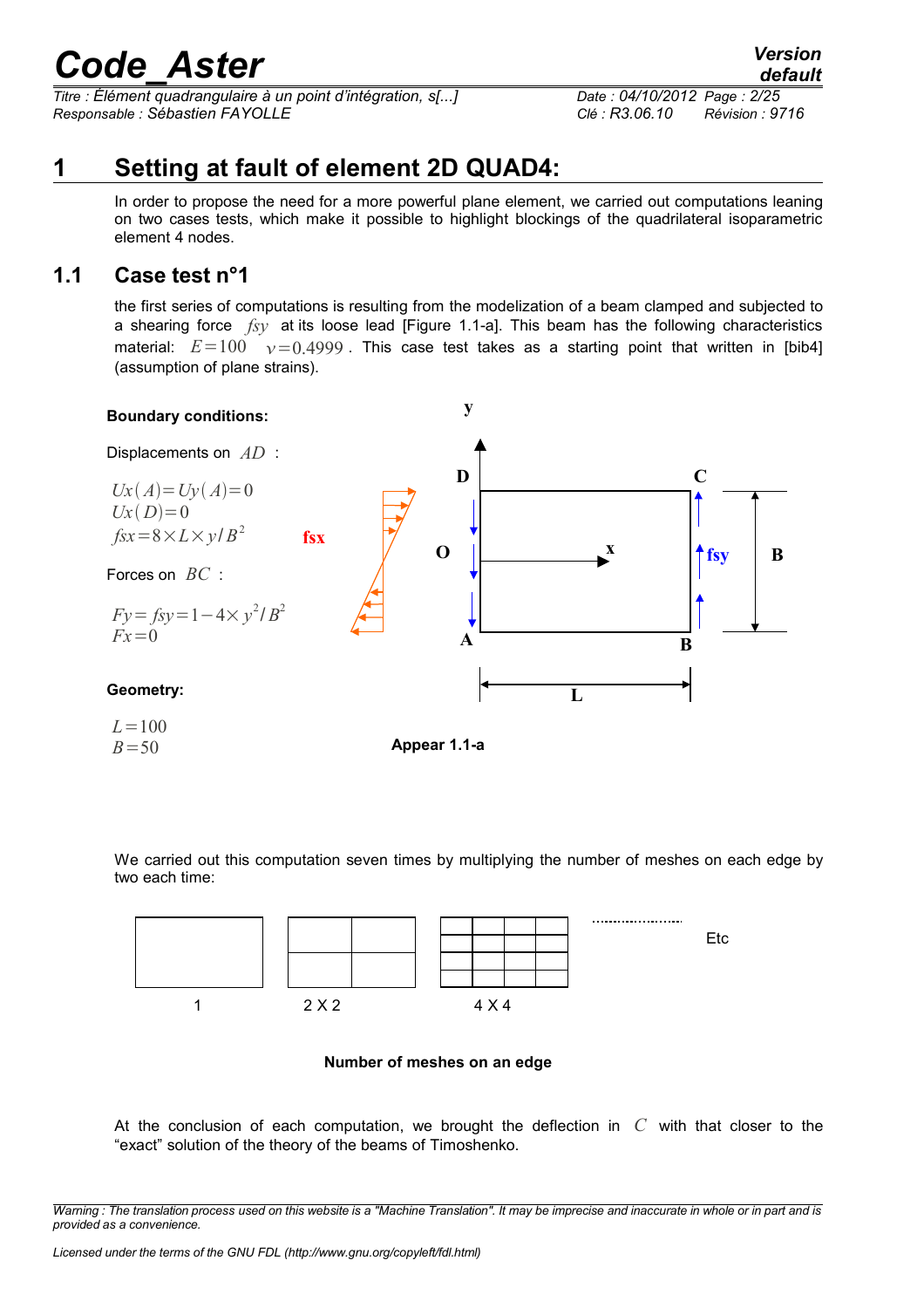*Titre : Élément quadrangulaire à un point d'intégration, s[...] Date : 04/10/2012 Page : 3/25 Responsable : Sébastien FAYOLLE Clé : R3.06.10 Révision : 9716*

[Figure 1.1-b] shows us that the convergence of computation towards the theoretical solution largely insufficient taking into account the number of meshes is used for the modelization.

However, by carrying out computations in plane stresses, we note that the results of computation converge towards the theoretical solution satisfactorily ([Figure 1.1-c], quadratic convergence).

*Warning : The translation process used on this website is a "Machine Translation". It may be imprecise and inaccurate in whole or in part and is provided as a convenience.*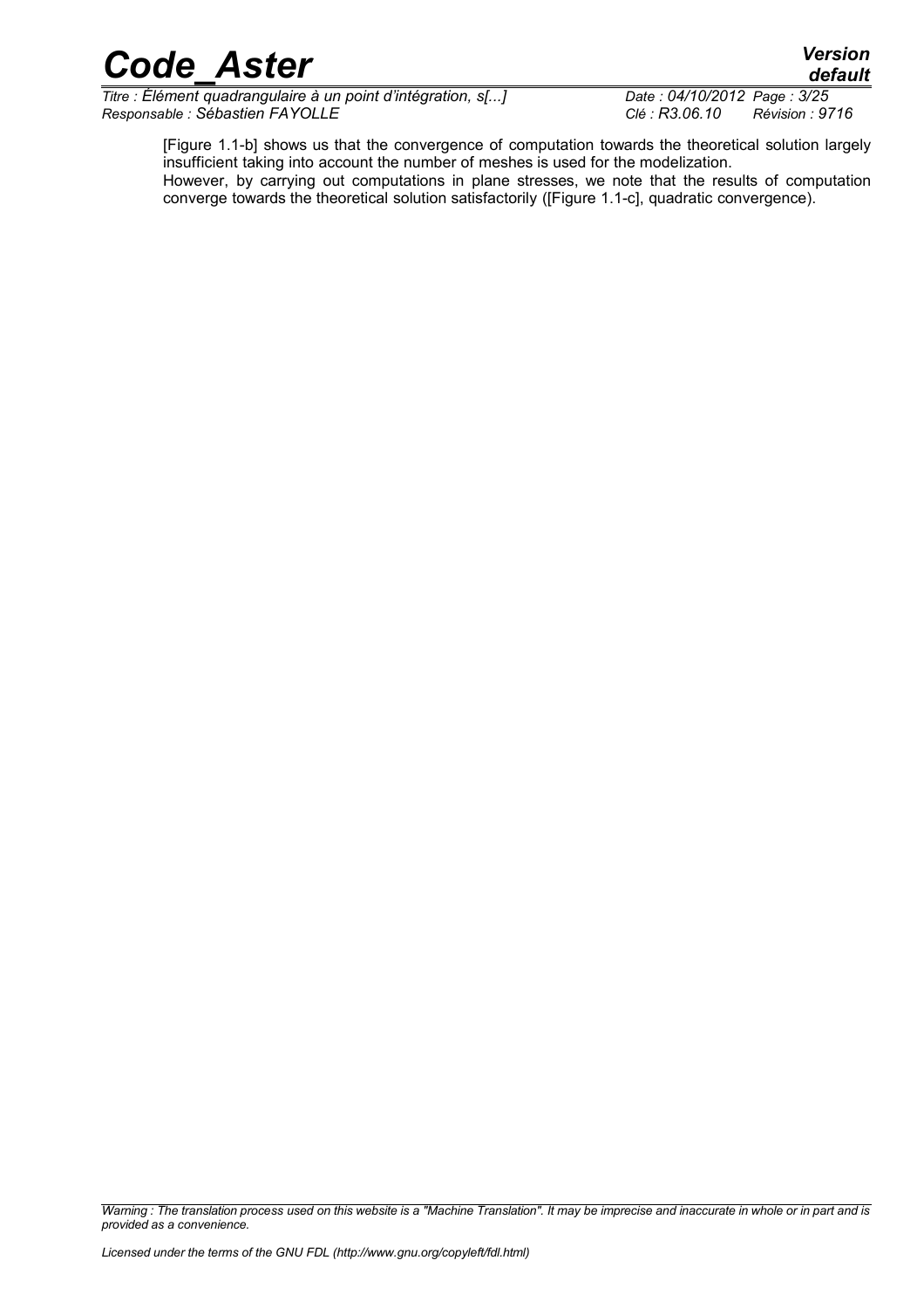*Titre : Élément quadrangulaire à un point d'intégration, s[...] Date : 04/10/2012 Page : 4/25 Responsable : Sébastien FAYOLLE Clé : R3.06.10 Révision : 9716*

### **Convergence de l'élément Q4 (Déformation plane) Déformations planes** Solution exacte (Timoshenko) 4,5 4 3,5 **Flêche Vc**  Flêche Vo 3 2,5 2 1,5 1 0,5 0 0 10 20 30 40 50 60 70 **N**

**Appear 1.1-b: convergence of element QUAD4 in strain plane**



#### **CONVERGENCE DE L'ELEMENT Q4 (Contraintes planes)**

#### **Appears 1.1-c: convergence of element QUAD4 in plane stresses**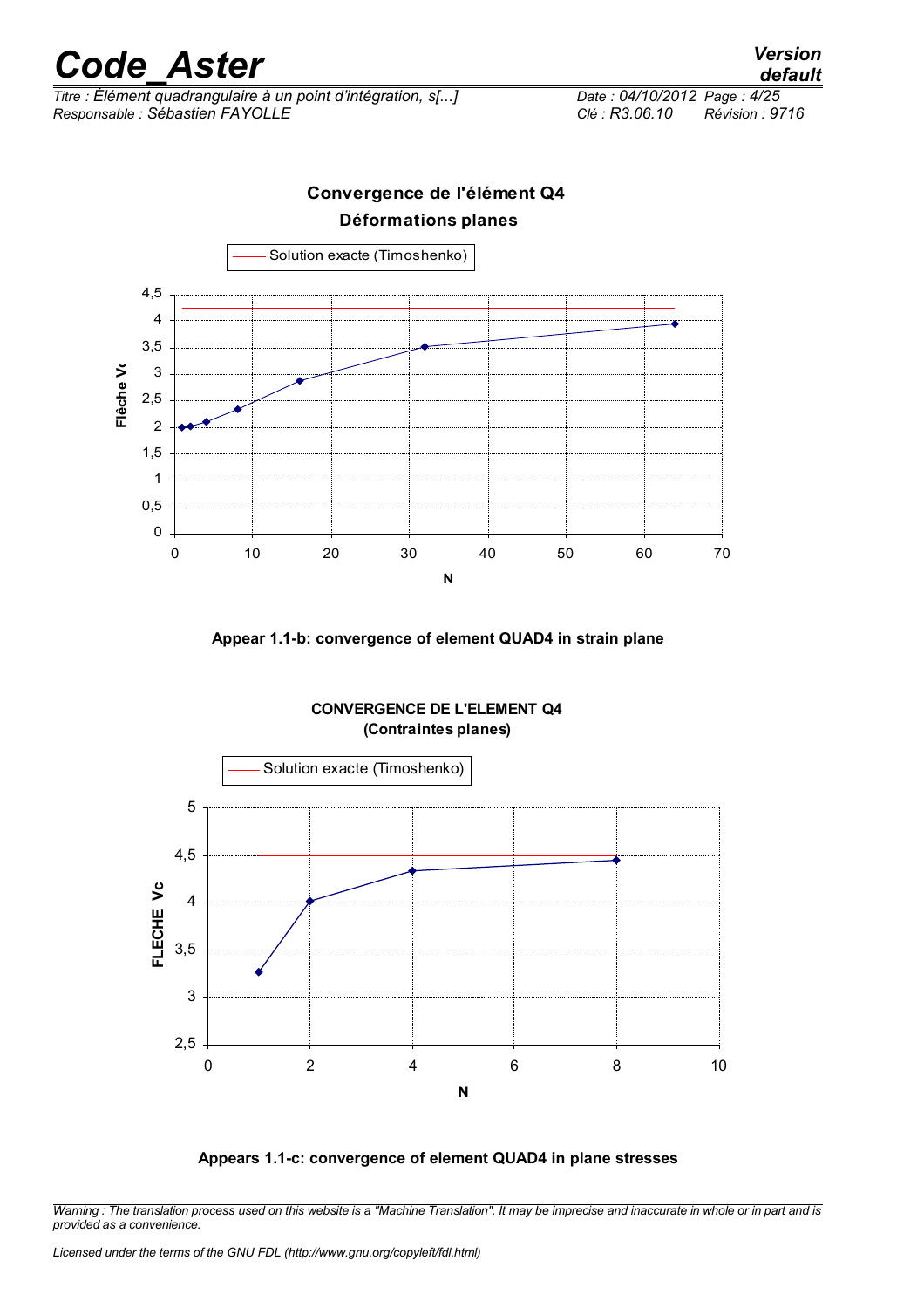*Titre : Élément quadrangulaire à un point d'intégration, s[...] Date : 04/10/2012 Page : 5/25 Responsable : Sébastien FAYOLLE Clé : R3.06.10 Révision : 9716*

This request is said to dominant bending. Through the first series of computations, we highlighted impossibility for the QUAD4 of representing the modes of strain in bending [Figure 1.1-d] in plane strain and for a coefficient  $\gamma$  close to 0,5. This results in an excessive stiffness of the element due under the terms of shears of the operator discretized gradient.





**QUAD4** (important shears)

**Appears 1.1-d**

### **1.2 Case test n°2**

imposed Displacement:  $dy = 1$ The second series of computation leans on the modelization of a notched sample [Figure 1.2-a] solicited by an imposed displacement.





*For the display of the results, each QUAD4 was cut out in 4 zones containing each one a Gauss point. It is the value of the stress in this point which we display.*

*Licensed under the terms of the GNU FDL (http://www.gnu.org/copyleft/fdl.html)*

*Warning : The translation process used on this website is a "Machine Translation". It may be imprecise and inaccurate in whole or in part and is provided as a convenience.*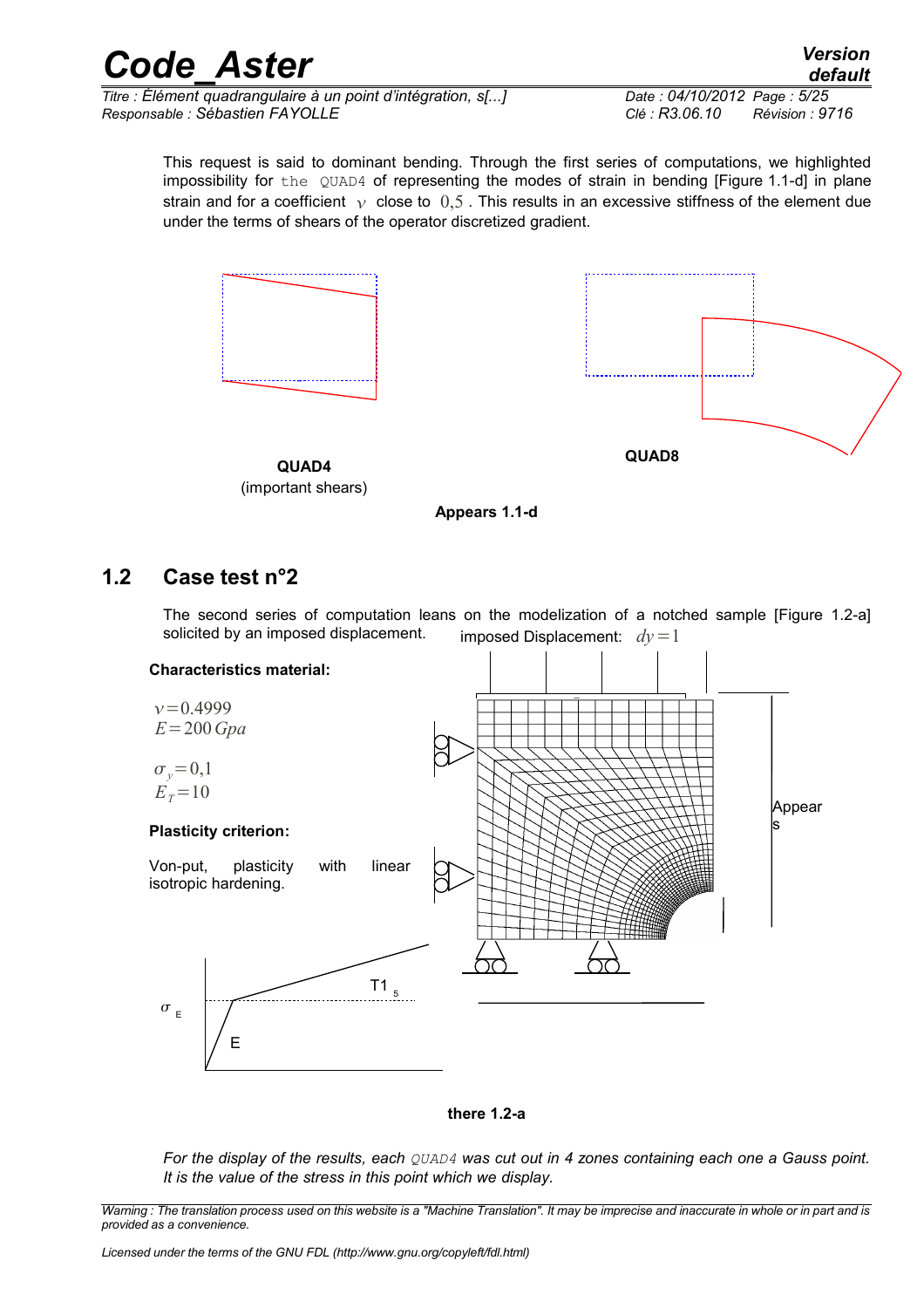

the results show that the QUAD4 converges only at the cost of strong oscillations of stresses within each element. If these oscillations make it possible the element to put in agreement its nodal displacements and its plastic strain at constant volume, they make the results unrealistic.

*Warning : The translation process used on this website is a "Machine Translation". It may be imprecise and inaccurate in whole or in part and is provided as a convenience.*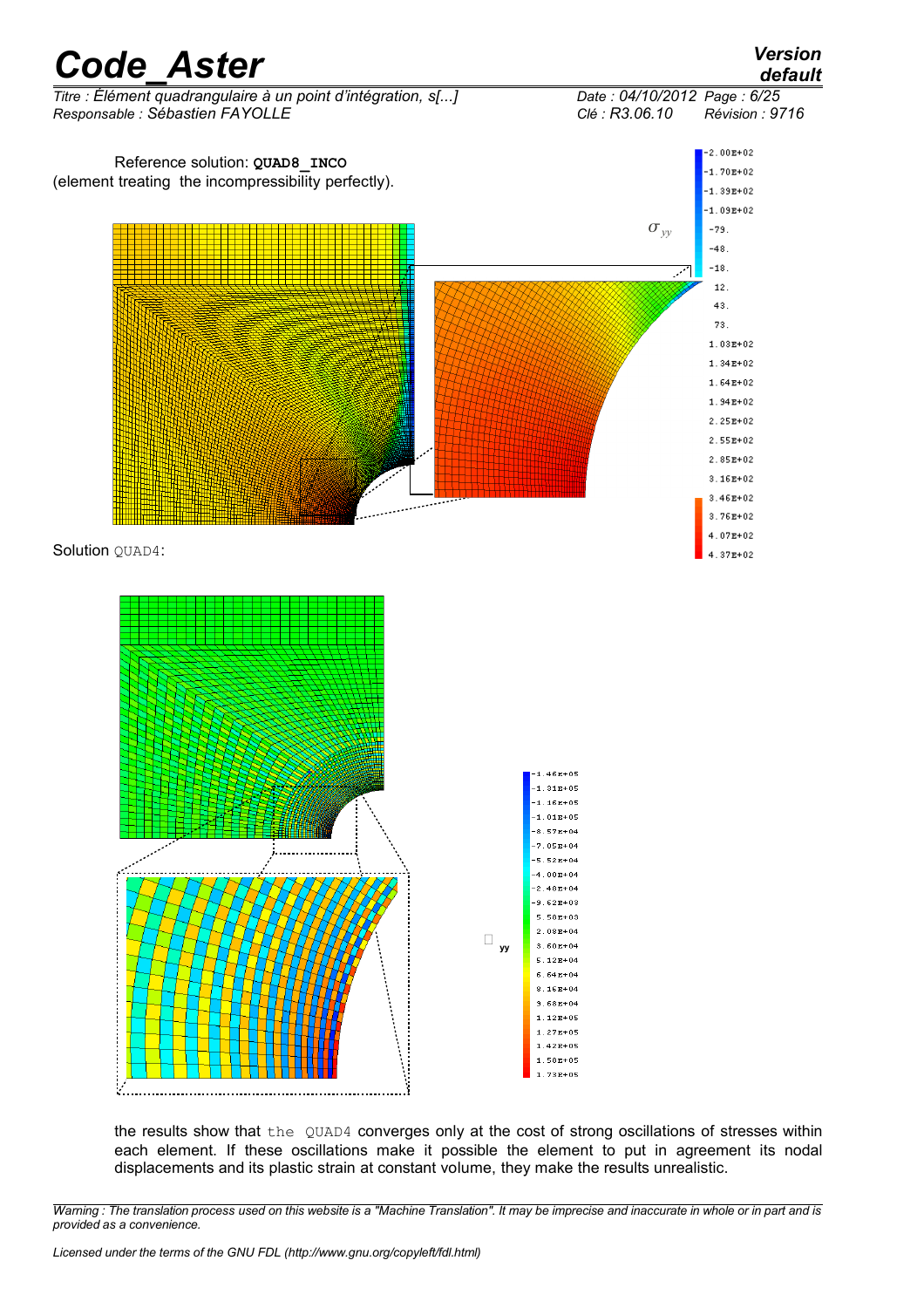*Titre : Élément quadrangulaire à un point d'intégration, s[...] Date : 04/10/2012 Page : 7/25 Responsable : Sébastien FAYOLLE Clé : R3.06.10 Révision : 9716*

### **2 Under integration of the QUAD4**

Despite everything the potential of the isoparametric quadrilateral element for computation by finite elements, the application of a classical bilinear formulation to define its field of displacement, leads to poor results. This is explained by various reasons:

•it has an excessive stiffness ("lock"), during a request of which the cross-bending part is important.

•the classical bilinear formulation of the field of displacement is very sensitive to the distortion of the mesh and presents severe "a locking" when one applies it to an incompressible material.

A solution with these problems of numerical blocking consists in calculating the stiffness matrix via a reduced integration. The principle of this method is to consider the diagram of numerical integration during less points of integrations than one usually should not any to evaluate the stiffness matrixes exact of the element. On the basis of isoparametric element QUAD4 [R3.03.02], one modifies the number of points of integration as well as the weight and the coordinated of the latter, to create the under-integrated element which we will name in this document: QUAS4





Number of points of integration: 4 Number of points of integration: 1

Weight of each point: 1 Weight of point: 4

Coordinates:  $(x, y) = (\pm \frac{1}{\sqrt{2}})$  $\sqrt{3}$  $, \pm \frac{1}{6}$  $\sqrt{3}$  $\big)$ 

Coordinates:  $(x, y) = (0,0)$ 

### **2.1 Formulation**

In the center, the operator discretized gradient used to compute: the stiffness matrix is following form:

$$
B = B_c = \begin{vmatrix} b^{t_x} & 0 \\ 0 & b^{t_y} \\ b^{t_y} & b^{t_x} \end{vmatrix}
$$

*Warning : The translation process used on this website is a "Machine Translation". It may be imprecise and inaccurate in whole or in part and is provided as a convenience.*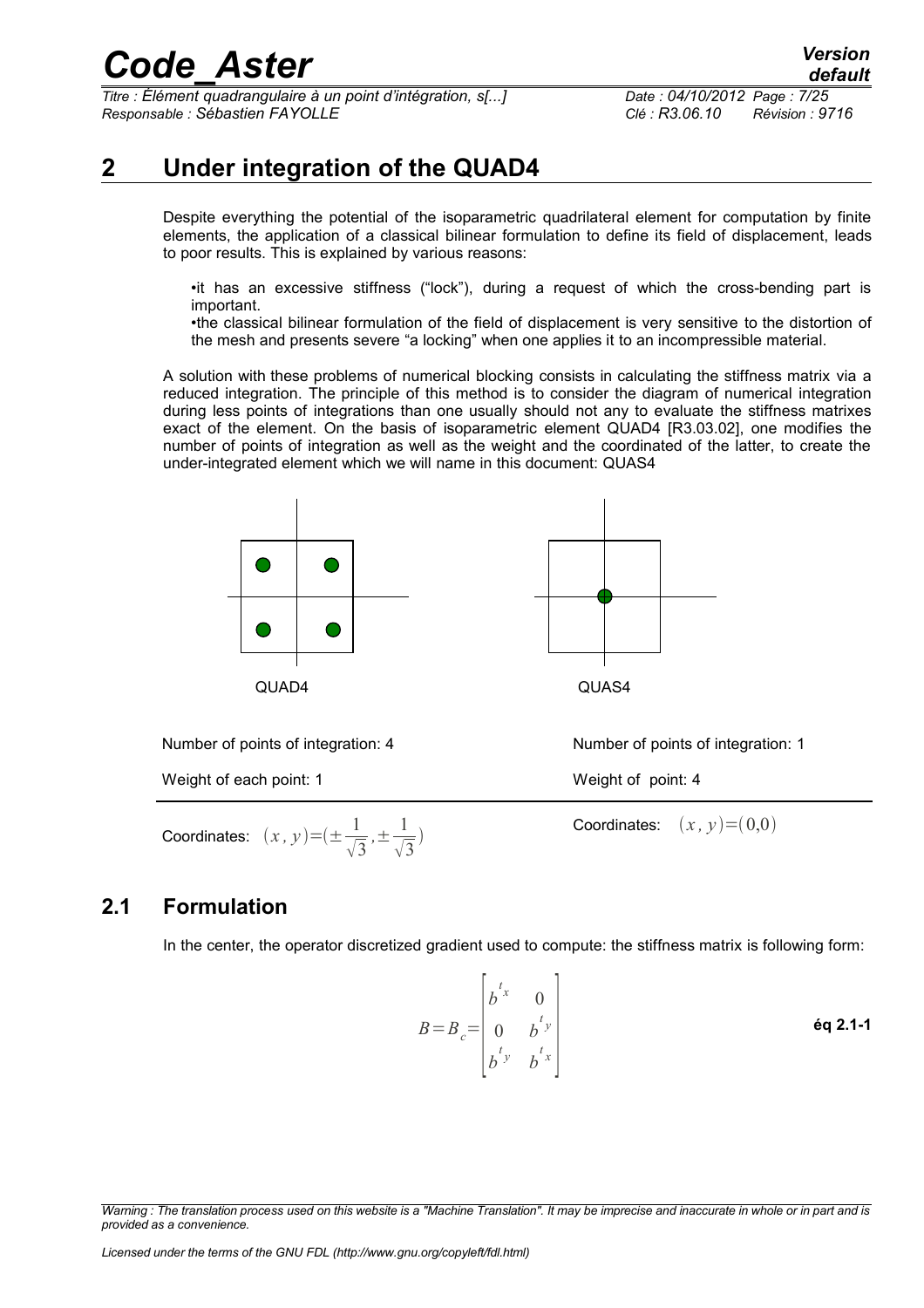*Titre : Élément quadrangulaire à un point d'intégration, s[...] Date : 04/10/2012 Page : 8/25 Responsable : Sébastien FAYOLLE Clé : R3.06.10 Révision : 9716*

With

$$
b_x^t = N, x(0) = \frac{\partial N}{\partial x} | \xi = \eta = 0
$$
  
\n
$$
b_y^t = N, y(0) = \frac{\partial N}{\partial y} | \xi = \eta = 0
$$
  
\n**6q 2.1-2**

and  $N$  represents  $\left({N}_{{}_1}, {N}_{{}_2}, {N}_{{}_3}, {N}_{{}_4}\right)$  , the vector of the shape functions. Let us recall that the vectors *b* represent the simplest shape of the operator discretized gradient under-integrated introduced by Hallquist [bib1] and who is based on the evaluating of derivatives of the isoparametric shape functions at the origin of the reference frame  $(\xi, \eta)$ 

That is to say:

$$
b_x^t = \frac{1}{2A} \left[ \left( y_2 - y_4 \right), \left( y_3 - y_1 \right), \left( y_4 - y_2 \right), \left( y_1 - y_3 \right) \right] = \text{Constant sur l'élément}
$$
\n
$$
b_y^t = \frac{1}{2A} \left[ \left( x_4 - x_2 \right), \left( x_1 - x_3 \right), \left( x_2 - x_4 \right), \left( x_3 - x_1 \right) \right] = \text{Constant sur l'élément}
$$
\n
$$
\text{éq 2.1-3}
$$

$$
A = (1/2) \cdot ((x^2 - x^4) \cdot (y^3 - y^1) + (x^3 - x^1) * (y^4 - y^2))
$$
: Area of the element

the stiffness matrix is written:

$$
K_e = K_c = A \cdot B_{c} \cdot C \cdot B_c
$$

*C* being:

•either the elastic matrix of behavior for computations in elasticity •or the tangent matrix for the plastic designs. Let us note that during such computations, it is the integration of the constitutive law at the Gauss point (in the center in our case) which determines the value of the coefficients of *C* .

Finally, the internal forces are written:

$$
F_{int} = K_e \cdot U = B_{c^T} \cdot \sigma_c
$$
éq 2.1-5  
U : Vector of nodal displacements.

*Warning : The translation process used on this website is a "Machine Translation". It may be imprecise and inaccurate in whole or in part and is provided as a convenience.*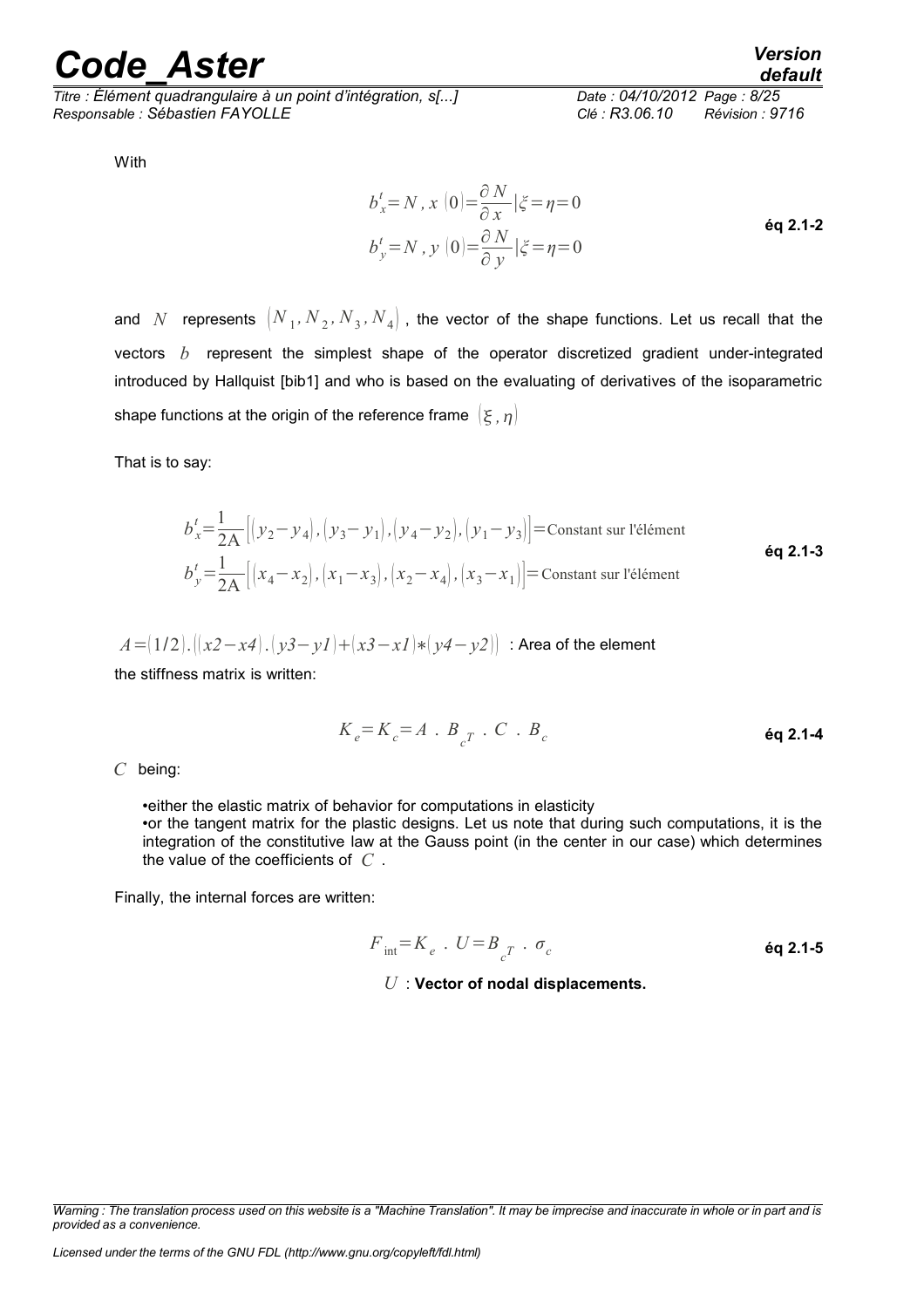*Titre : Élément quadrangulaire à un point d'intégration, s[...] Date : 04/10/2012 Page : 9/25 Responsable : Sébastien FAYOLLE Clé : R3.06.10 Révision : 9716*

### **2.2 Failure of computation in Code\_Aster: parasitic modes**

the computations launched on the case test n°1 with such an element fail. The stage of the computation which consists in reversing *K<sup>e</sup>* to determine displacement nodal cannot be crossed. Indeed, in the center, the stiffness matrix is singular. By displaying the core of  $|K_{e}|$ , we note that its dimension is not any more three but five. Two vectors were added to the core and returned the inversion of the impossible stiffness matrix. The appearance of these two additional vectors in the core of *K<sup>e</sup>* is directly related to the fact that we choose the center like only point of integration. In other words, there exist two fields of nodal displacements other than the fields of displacement corresponding to the rigid solid motion cancelling the internal forces. These modes represent the modes out of sand glass of the QUAD4 [Figure 2.2-a]. Thereafter, one of the stages of stabilization will consist in enriching the operator gradient discretized in order to make  $\left. K_{\textit{e}}\right.$  invertible.



**Appears 2.2-a**

### **2.3 graphic Interpretation of the problem involved under integration**

the problem of the under-integration of the QUAD4 is related to its modes of nodal displacements out of sand glass (request in bending). [Figure 2.3-a] shows us that, on such modes, the coordinates of the center remain unchanged. If this is in agreement with the theory of the beams (i.e in pure bending,  $\varepsilon$  $xx = 0$  on neutral fiber), the classical theory of the finite elements does not make it possible to differentiate deformed state and not deformed from an element in such a case. Therefore these modes are also called modes with energy null, which on the level of Code\_Aster *, make* computations unrealizable. Appear



**2.3-a This**

problem has for origin a value of the nonsignificant strain in the center of the strain of the QUAD4 . The next chapter will describe the approach which will enable us to calculate the strain of the QUAD4 whatever the modes of displacement of these nodes. Stabilization

*Warning : The translation process used on this website is a "Machine Translation". It may be imprecise and inaccurate in whole or in part and is provided as a convenience.*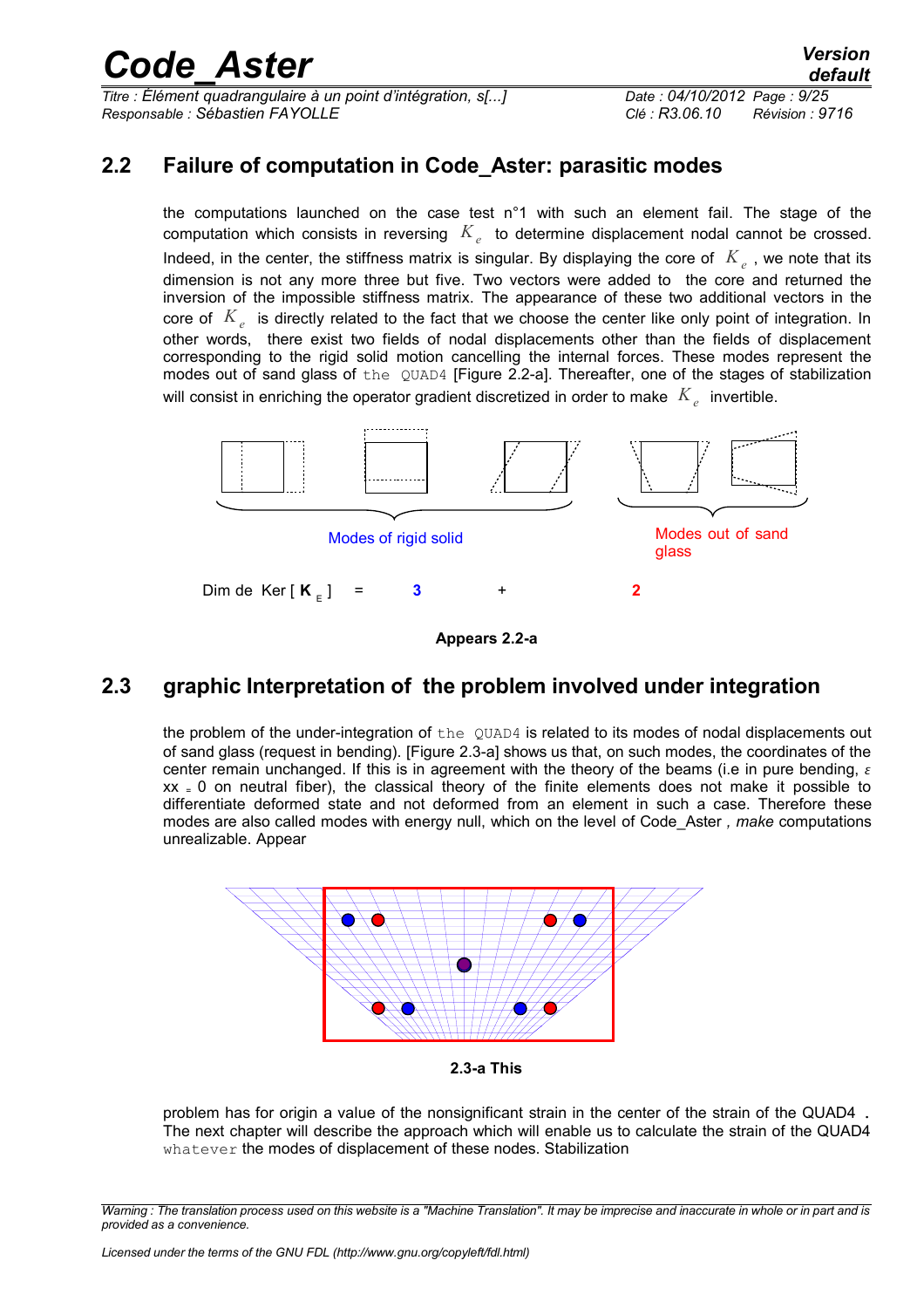*Titre : Élément quadrangulaire à un point d'intégration, s[...] Date : 04/10/2012 Page : 10/25 Responsable : Sébastien FAYOLLE Clé : R3.06.10 Révision : 9716*

### **3 of the QUAD4 at a Gauss point**

the stabilization of the QUAS 4 takes place in two stages: To enrich

•the operator discretized gradient and  $\overline{B}_c^c$  to thus allow to calculate strain energy related to the modes of displacements out of sand glass (hourglass *modes)*; To interpolate •a strain field/stresses allowing to give an account of the strain/the stresses on the group of the element while integrating the QUAD4 into the center (assumed *strain stabilization).* Variational principle

#### **3.1 of the problem That**

Ci is drawn from the weak form of the variational principle of Hu-Washizu: éq

$$
\delta \pi \left(v, \overline{\xi}, \overline{\sigma}\right) = \int_{\Omega_{\epsilon}} \delta \overline{\xi}^{T}. \quad \sigma \ d \Omega + \delta \int_{\Omega_{\epsilon}} \overline{\sigma}^{T}. \left(\nabla_{s} v - \overline{\xi}\right) d \Omega - \delta \dot{d}^{T}. \quad f^{\text{ext}} = 0 \tag{3.1-1}
$$

$$
\overline{\dot{\varepsilon}}(x,t)=B(x),\,\dot{d}(t)
$$

stabilization "Assumed strain" leans on the fact that the applied stress is selected orthogonal with the difference between the symmetric part of the gradient velocity and strain rate. Consequently, that enables us to write: And

$$
\delta \, \dot{d}^T \cdot \int_{\Omega_{\varepsilon}} \mathbf{B}^T \cdot \sigma \, d\Omega - \delta \, \dot{d}^T \cdot f^{ext} = 0
$$

thus that: Enrichment

$$
f^{\text{int}}\text{=}\int_{\varOmega_e}B^T\text{ . }\sigma\left(\overline{\overline{\varepsilon}}\right)d\varOmega
$$

#### **3.2 of the operator gradient discretized To enrich**

the operator discretized gradient consists in  $|B|_c$  making a new operator of it by  $|B|$  adding a third component b him who  $\gamma$  , like and  $\,b_{\,x}\,$  ,  $\,b_{\,y}$  is a vector of.  $\,\mathfrak{R}^{\,4}$  However, as the initial operator correctly  $B_{c}$  calculates the gradient of the linear fields of displacement, the new component formulates  $\gamma$  must be orthogonal with the latter. The stages of the computation of this enriched operator are detailed in the paragraph [§1.2] of the joined document entitled: "Bibliographical Report". **Note** 

**:** In this report, the new operator connects  $B$  the tensor strain rate and  $\dot{\varepsilon}$  the vector nodal velocities.  $\dot{d}_i$  This formulation enables us in the continuation of the report to reason in term of displacement increments, and consequently to deal with incrémentaux problems, carried out on several time step. For the elastic designs (solutions obtained in one time step) we formulate the problem starting from nodal displacements: the operator then  $B$  connects tensor strains and  $\varepsilon$ nodal displacements. *u<sup>i</sup>*

*Warning : The translation process used on this website is a "Machine Translation". It may be imprecise and inaccurate in whole or in part and is provided as a convenience.*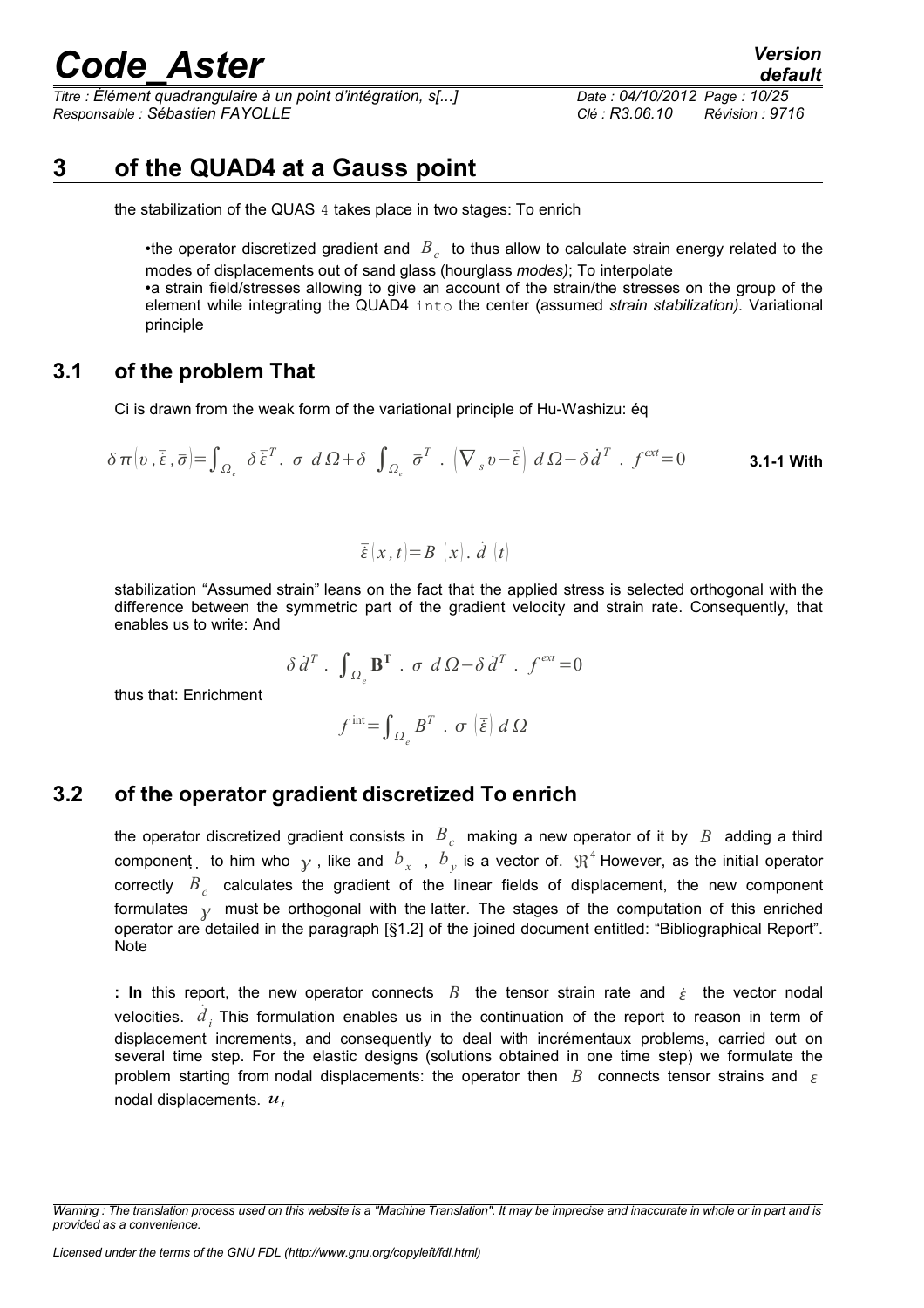#### *Code\_Aster Version default*

*Titre : Élément quadrangulaire à un point d'intégration, s[...] Date : 04/10/2012 Page : 11/25 Responsable : Sébastien FAYOLLE Clé : R3.06.10 Révision : 9716*

The new operator  $B$  leans on the statement of the field of displacement of the QUAD4 writes by Belytschko and Bachrach [bib2]: éq

$$
u_i = \left(\Delta^T + x \cdot b_x^T + y \cdot b_y^T + h_y^T\right) u_i
$$
 **3.2-1 And**

is written: éq

 $B=B_c+B_n=$  $\lfloor b \rfloor$  $b_{x}t + h_{,x} \gamma^{t}$  0 0  $b_{y^t} + h_{y^t} \gamma^t$  $b_{y}t + h_{y}v^{t}$   $b_{x}t + h_{,x}v^{t}$ **3.2-2 With**

: are

$$
\Delta = 1/4 \Big[ t - (t^T \cdot x) b_x - (t^T \cdot y) b_y \Big], \quad y = 1/4 \Big[ h - (h^T \cdot x) b_x - (h^T \cdot y) b_y \Big]
$$
  
\n
$$
b_x' = \frac{1}{2A} \Big[ (y_2 - y_4), (y_3 - y_1), (y_4 - y_2), (y_1 - y_3) \Big]
$$
  
\n
$$
b_y' = \frac{1}{2A} \Big[ (x_4 - x_2), (x_1 - x_3), (x_2 - x_4), (x_3 - x_1) \Big]
$$
  
\n
$$
h = \xi \eta
$$

 $\xi$ ,  $\eta$  the coordinates of reference. are  $u_i$  the nodal displacement vectors and are  $\bar{h}$  the values taken by the function with *h* the four nodes. Let us note

$$
d^T = [u_x, u_y]
$$

that  $\gamma$  can be expressed directly according to the nodal coordinates: éq

$$
\gamma = \frac{1}{4} \begin{bmatrix} x_2(y_3 - y_4) + x_3(y_4 - y_2) + x_4(y_2 - y_3) \\ x_3(y_1 - y_4) + x_4(y_3 - y_1) + x_1(y_4 - y_3) \\ x_4(y_1 - y_2) + x_1(y_2 - y_4) + x_2(y_4 - y_1) \\ x_1(y_3 - y_2) + x_2(y_1 - y_3) + x_3(y_2 - y_1) \end{bmatrix}
$$
 **3.2-3**

the shape [éq 3.2-2] of the operator is  $\overline{B}$  equivalent to that of the QUAD4. However this particular writing of the operator makes it possible to differentiate the terms and to integrate into the center terms of stabilization. It is only while intervening on the value of these terms of stabilization that we will be able to improve the performances of the element. Interpolation

*Warning : The translation process used on this website is a "Machine Translation". It may be imprecise and inaccurate in whole or in part and is provided as a convenience.*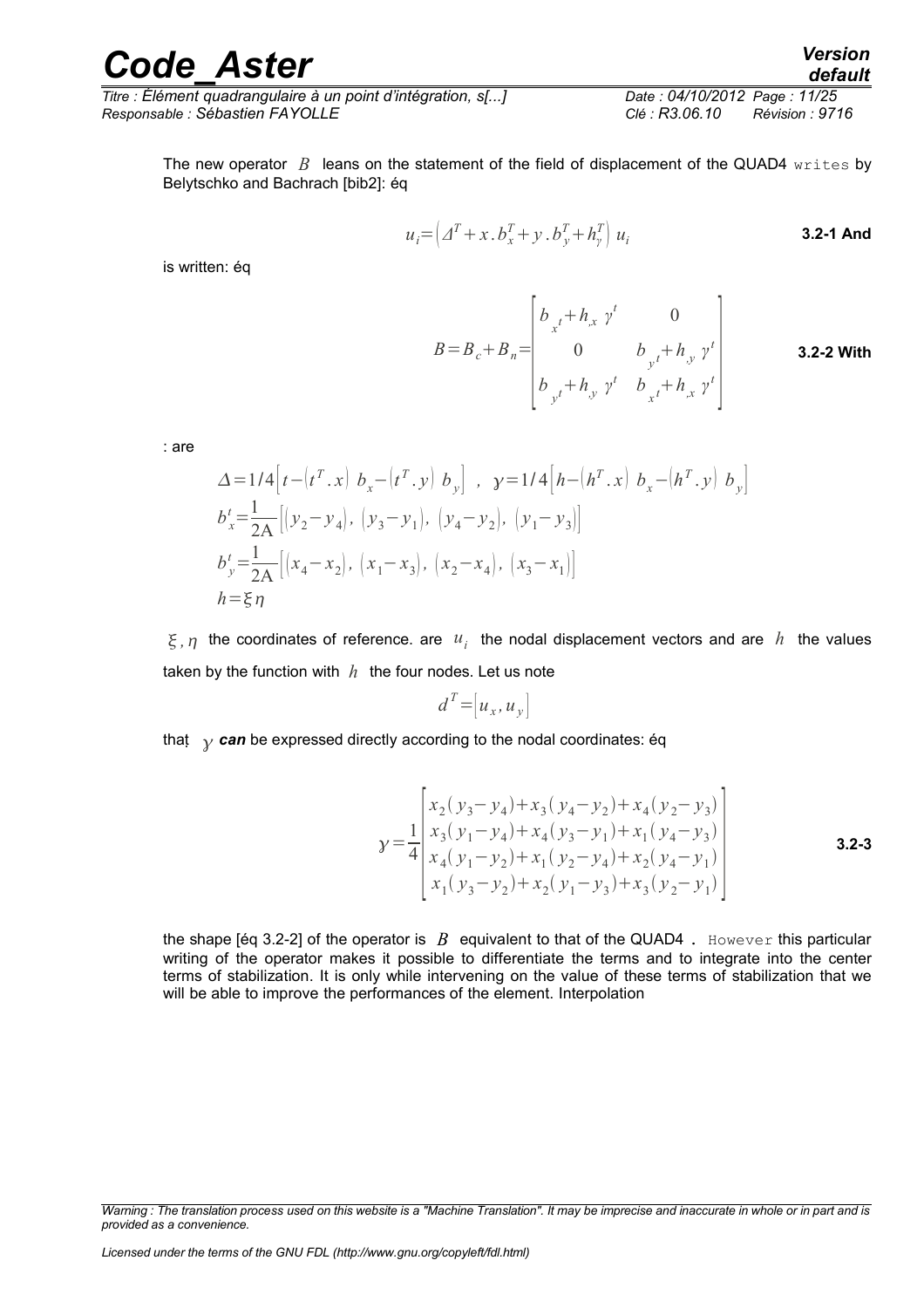*Titre : Élément quadrangulaire à un point d'intégration, s[...] Date : 04/10/2012 Page : 12/25 Responsable : Sébastien FAYOLLE Clé : R3.06.10 Révision : 9716*

### **3.3 of the strain field:**

The general shape of a field "assumed strain" within a QUAD4 is given by Belytschko and Bindeman [bib3]. It is following form: éq

$$
\varepsilon_{assumed\ strain} = \begin{bmatrix} \varepsilon_{x(centre)} + q_x e_1 h_{,x} + q_y e_2 h_{,y} \\ \varepsilon_{y(centre)} + q_x e_2 h_{,x} + q_y e_1 h_{,y} \\ 2\varepsilon_{x(y(centre)} + q_x e_3 h_{,y} + q_y e_3 h_{,x} \end{bmatrix} = \begin{bmatrix} \varepsilon_{x(centre)} + \varepsilon_{x(stab)} \\ \varepsilon_{y(centre)} + \varepsilon_{y(stab)} \\ 2\varepsilon_{x(y(centre)} + 2\varepsilon_{x(y(slab)} \end{bmatrix}
$$
 **3.3-1 With**

: and

$$
q_x = \gamma \cdot u_x
$$
  
 
$$
q_y = \gamma \cdot u_y
$$

which  $e_1$ ,  $e_2$ ,  $e_3$  varies according to the consideration physics of each author [Table 3.3-1]. Each triplet of values characterizes an element and causes a particular interpolation of the strain: Element

| QUAD4 |      | e'     | e3           |
|-------|------|--------|--------------|
|       |      |        | <b>ASMD</b>  |
|       | 2 -1 | /2 1   | <b>ASBQI</b> |
|       |      | $-\nu$ | <b>ASOI</b>  |
|       |      |        | <b>ASOI</b>  |
| (1/2) |      | '2 O   | Table        |

#### **3.3-1 Thus**

we can deduce the statement from the operator discretized gradient rising from the supposed strain field () of  $\varepsilon_{\textit{(stab)}}$  the element. We note this new operator.  $\textit{B}_n$  éq

QUADA: 
$$
B_n = \begin{bmatrix} h_{,x}y^t & 0 \\ 0 & h_{,y}y^t \\ h_{,y}y^t & h_{,x}y^t \end{bmatrix}
$$
  
ASBQI :  $B_n = \begin{bmatrix} h_{,x}y^t & -\overline{v} & h_{,y}y^t \\ -\overline{v} & h_{,x}y^t & h_{,y}y^t \\ 0 & 0 \end{bmatrix}$   
ASOI(1/2):  $B_n = \begin{bmatrix} \frac{1}{2}h_{,x}y^t & -\frac{1}{2}h_{,y}y^t \\ -\frac{1}{2}h_{,x}y^t & \frac{1}{2}h_{,y}y^t \\ 0 & 0 \end{bmatrix}$ 

*Warning : The translation process used on this website is a "Machine Translation". It may be imprecise and inaccurate in whole or in part and is provided as a convenience.*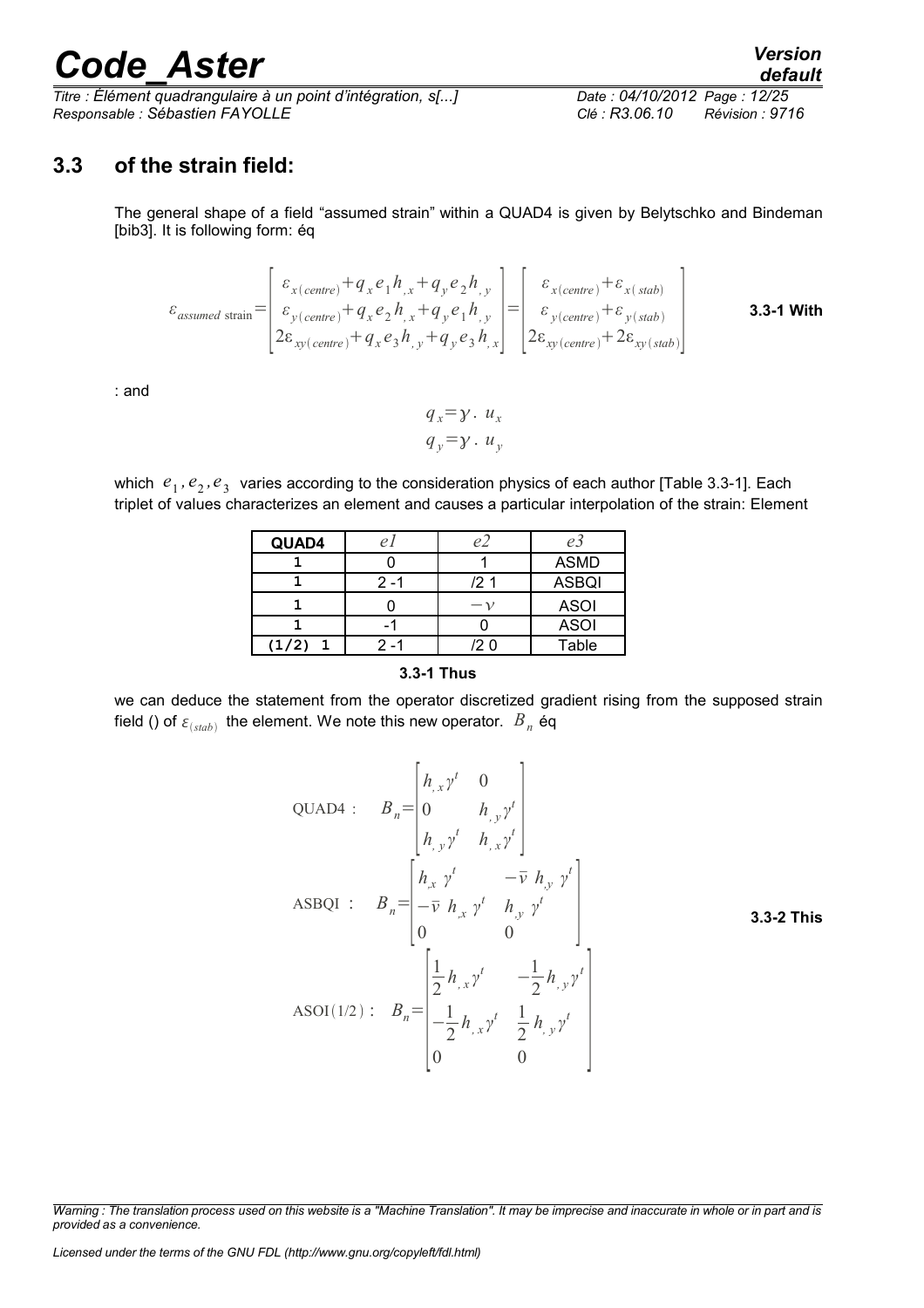*Titre : Élément quadrangulaire à un point d'intégration, s[...] Date : 04/10/2012 Page : 13/25 Responsable : Sébastien FAYOLLE Clé : R3.06.10 Révision : 9716*

writing enables us to test the various elements easily. The stiffness matrix is written then in the following way: éq

$$
K_e = K_c + K^{stab}
$$
 3.3-3 With

: éq

*<sup>K</sup>c*<sup>=</sup>∫  $\Omega_e$  $B_{c}^{T} C B_{c} d \Omega = A$  .  $B_{c}$  .  $C$  .  $B_{c}$  **3.3-4 And** 

éq

$$
K_{stab} = \int_{\Omega_e} B_{cT} C B_n d\Omega + \int_{\Omega_e} B_{n} C B_c d\Omega + \int_{\Omega_e} B_{n} C B_n d\Omega
$$
  
= 
$$
\sum_{i=1}^4 \textbf{JAC}(i) \cdot \left( B_c^T C B_n(i) + B_n^T(i) C B_c + B_n^T(i) C B_n(i) \right)
$$
  
3.3-5 Finally

we calculate the internal forces in the following way: éq

$$
F_{int} = B \cdot \left( C \cdot \left( \varepsilon_{\text{(centre)}} + \varepsilon_{\text{(stab)}} \right) \right)
$$
  
=  $\sum_{i=1}^{4} \mathbf{JAC}(i) \cdot \left( B_{c} + B_{n}(i) \right) \cdot \left( C \cdot \left( \varepsilon_{c} + \varepsilon_{\text{stab}}(i) \right) \right)$  3.3-6 Notes

: Although

the computation of Gauss points *Kstab* requires a sum on the four, the integration of the constitutive law which determines the value of the terms of, *C* is carried out in the center. In addition, the equations [éq 3.3-4] and [éq 3.3-6] shows us that computations remain relatively bulky. A solution with this problem (not yet established in Code\_Aster *) consists in* carrying out computations while being placed in a reference turning with the element (cf [§3.4] of the bibliographical report). This has as an advantage:

•to remove the computation of the cross terms: ;  $\overline{B}_c$  .  $\overline{C}$  .  $\overline{B}_n$  et  $\overline{B}_n$  .  $\overline{C}$  .  $\overline{B}_c$ 

•better a processing of blocking in transverse shears;

•a writing of the constitutive law adapted better to the problems including of the non- geometrical linearities. Integration

*Warning : The translation process used on this website is a "Machine Translation". It may be imprecise and inaccurate in whole or in part and is provided as a convenience.*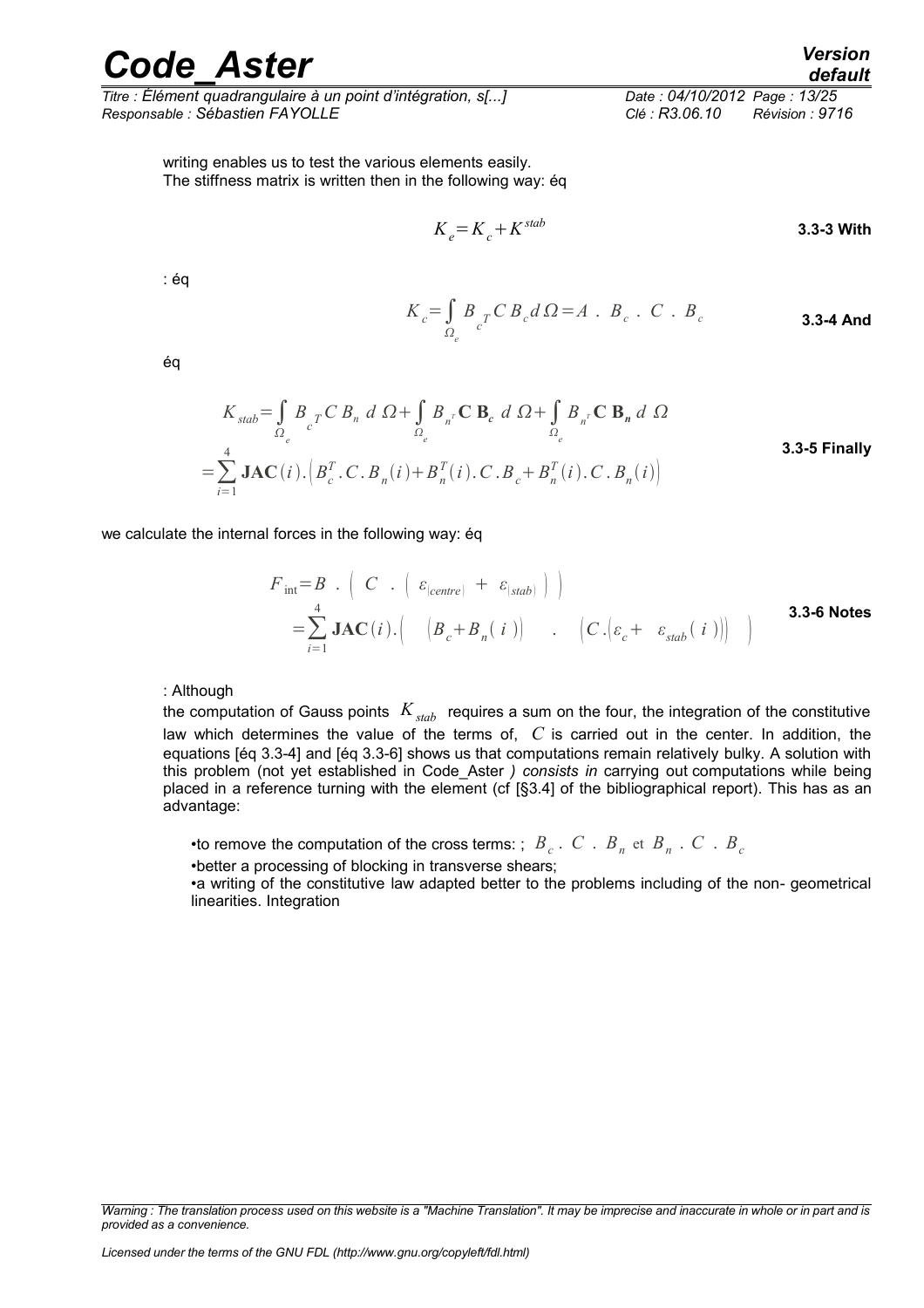*Titre : Élément quadrangulaire à un point d'intégration, s[...] Date : 04/10/2012 Page : 14/25 Responsable : Sébastien FAYOLLE Clé : R3.06.10 Révision : 9716*

### **4 of the element in Code\_Aster**

element QUAS 4, has two families of Gauss points. The first family consists of a point being in the center and whose weight is worth four. Elementary computations are done naturally with the first family. The calculated options are identical to that calculated by the QUAD4. One thus calculates in the center of the element the stresses and local variables, as well as the tangent behavior. In the frame of a post processing, each element presents constant fields.

The second family is identical to that of the QUAD4 classic and comprises 4 Gauss points. She is used to compute: the matrix of stabilization. To store the forces of stabilization, one adds to the stress field as in the Gauss point 6 components. This

element is activated by choosing modelizations "C\_PLAN\_SI " or "D\_PLAN\_SI " in AFFE\_MODELE for meshes QUAD4 . Only computations in small strains are possible. There remains an important limitation: in version 7.2, two types of stabilization are programmed: ASBQI and ASOI (1/2), but are not accessible by a key word in the command file. It is necessary to activate them to modify parameter PROJ in routine NMAS 2D. Put

### **5 in obviousness of the contribution of element QUAS 4 In order to**

evaluate the contribution of element QUAS  $4,$  we used it to carry out computations of the cases tests number one and two (cf [§3]). Case

### **5.1 test n°1 (SSLP106) Among**

*Warning : The translation process used on this website is a "Machine Translation". It may be imprecise and inaccurate in whole or in part and is provided as a convenience.*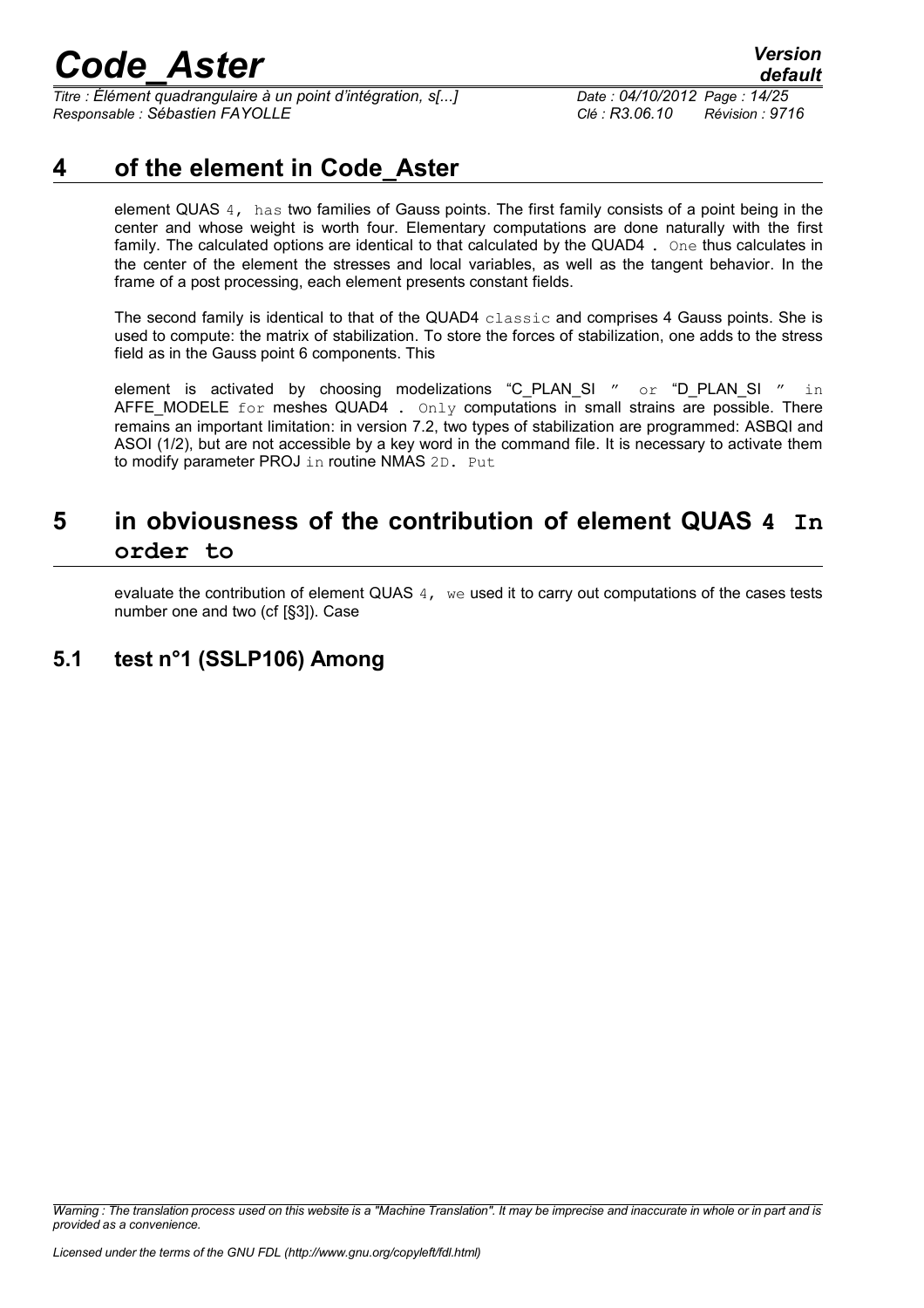

*Titre : Élément quadrangulaire à un point d'intégration, s[...] Responsable : Sébastien FAYOLLE Clé : R3.06.10 Révision : 9716*

#### **Convergence du calcul vers la solution théorique (calcul en déformation élastique avec** ν **= 0,4999)**

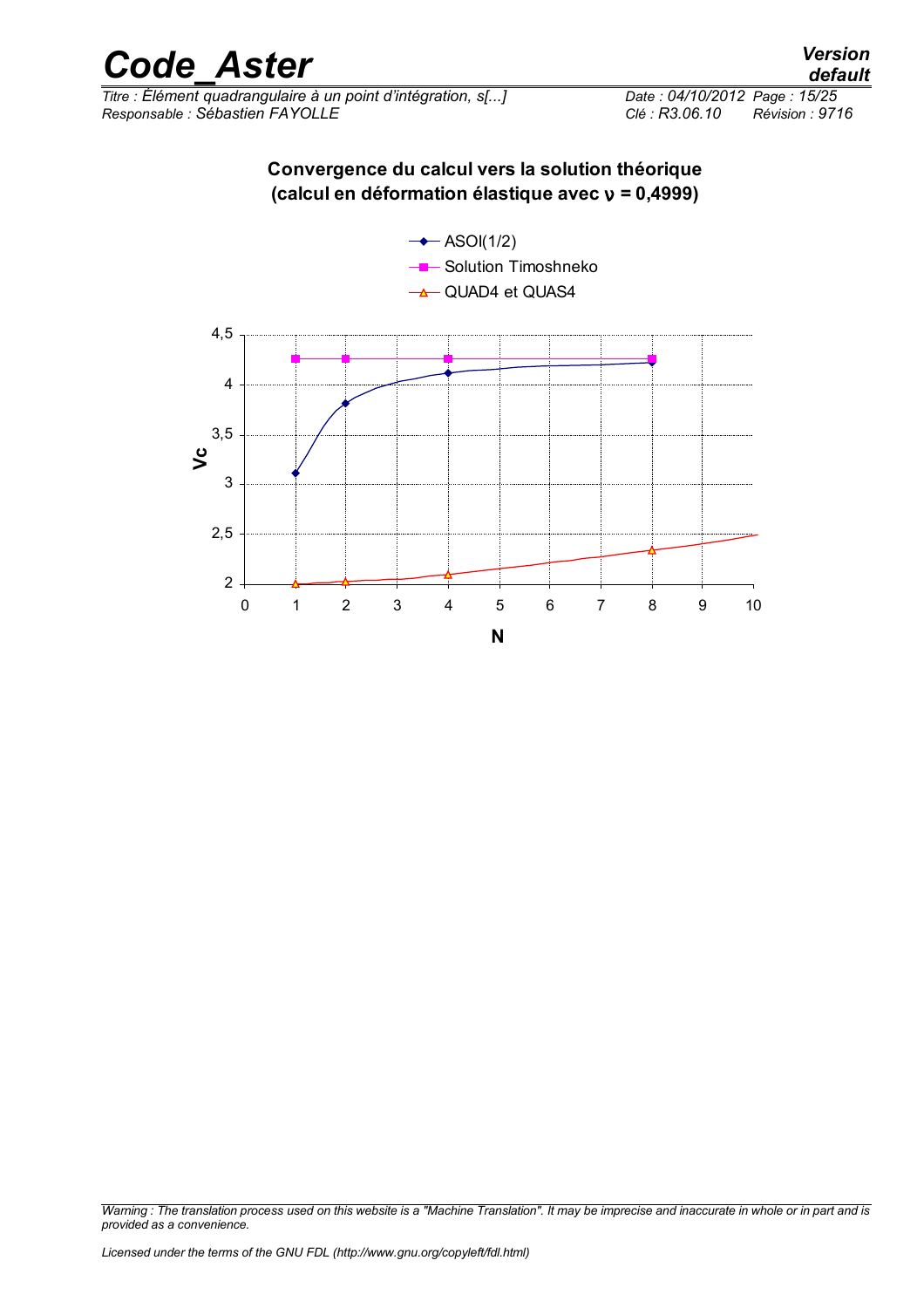*Titre : Élément quadrangulaire à un point d'intégration, s[...] Date : 04/10/2012 Page : 16/25 Responsable : Sébastien FAYOLLE Clé : R3.06.10 Révision : 9716*

*default*

the elements appearing in [Table 3.3-1], only element ASOI (1/2) could be established successfully. Moreover computations converge only for the case test of the straight beam, modelled by a regular mesh. Same the computations carried out on a voluntarily deformed mesh diverge [Figure 5.1-a]. Regular





mesh ¥ Convergence **of** computation irregular

Divergence **of** computation Appears

**5.1-a Concerning**

the computations carried out on a regular mesh, we note a clear improvement of the results. The theoretical solution is reached with a network of sixty-four elements. This reasonably enables us to say that the blocking of element QUAD4 disappeared. This test corresponds to test SSLP 106 of the base of tests of Code\_Aster *. Case*

### **5.2 test n°2 (SSNP123) Recall**

of problem: With a mesh of the type QUAD4 , computation reveals important oscillations of stresses on the mesh. We will compare the exits results of mesh QUAD4  $with$  those of mesh QUAS  $4:$ Computation

### **in elasticity in the plane: isovaleurs of QUAD4** *σ yy*

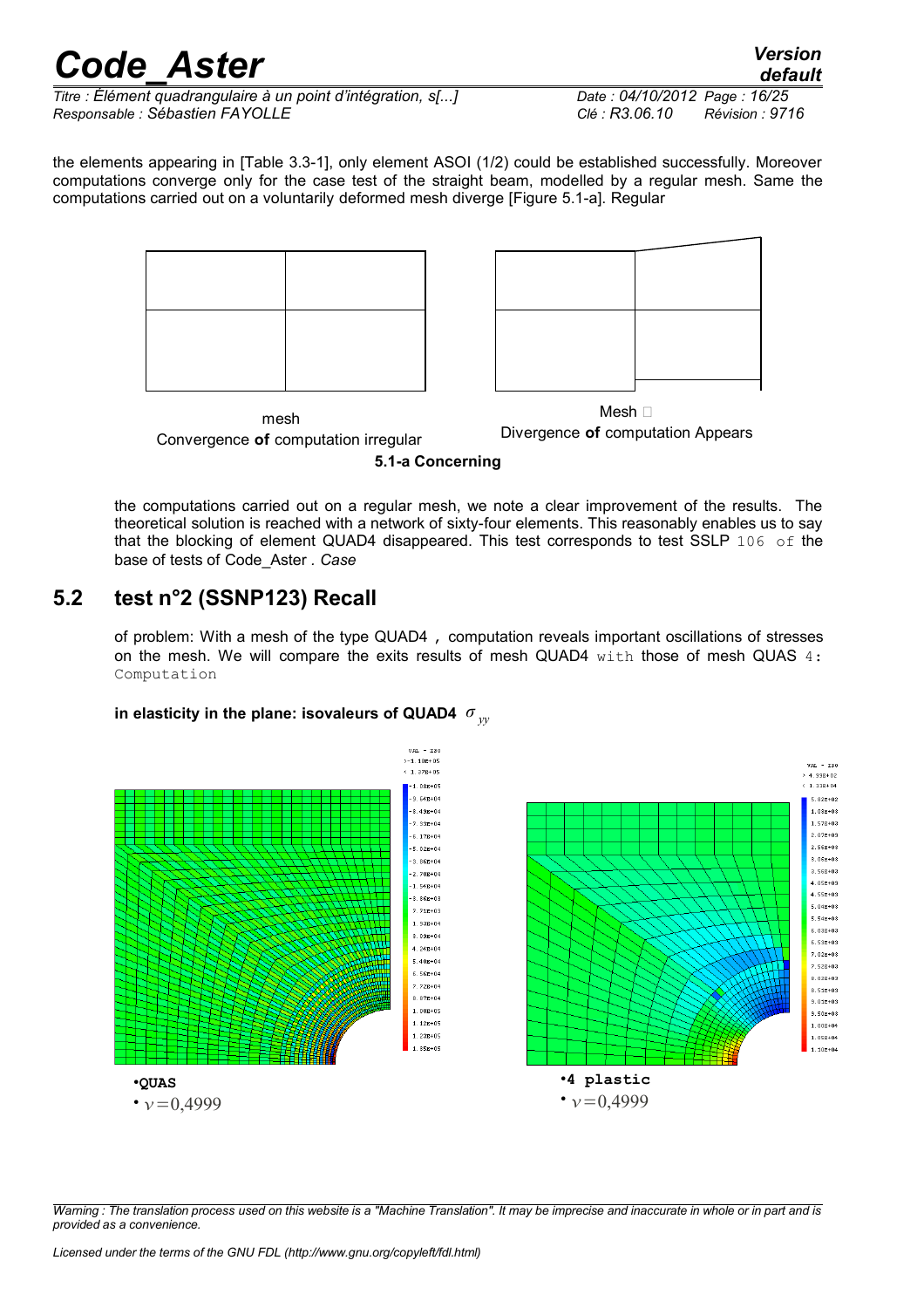| <b>Code Aster</b>                                                                               |                                                                                                                                                                                                                                                                                                                                                                                |                                                                   | <b>Version</b><br>default                                                                                                                                                                                                                                                                                                                   |
|-------------------------------------------------------------------------------------------------|--------------------------------------------------------------------------------------------------------------------------------------------------------------------------------------------------------------------------------------------------------------------------------------------------------------------------------------------------------------------------------|-------------------------------------------------------------------|---------------------------------------------------------------------------------------------------------------------------------------------------------------------------------------------------------------------------------------------------------------------------------------------------------------------------------------------|
| Titre : Élément quadrangulaire à un point d'intégration, s[]<br>Responsable : Sébastien FAYOLLE |                                                                                                                                                                                                                                                                                                                                                                                | Date: 04/10/2012 Page: 17/25<br>Clé : R3.06.10<br>Révision : 9716 |                                                                                                                                                                                                                                                                                                                                             |
| Designs in the plane: isovaleurs of QUAD4 $\sigma_{_{\mathcal{W}}}$                             |                                                                                                                                                                                                                                                                                                                                                                                |                                                                   |                                                                                                                                                                                                                                                                                                                                             |
|                                                                                                 | $VAL - ISO$<br>$>-6.89E+02$<br>$4 1.58E + 03$<br>$-6.71E+02$<br>$-5.65E+02$<br>$-4.58E+02$<br>$-3.52E+02$<br>$-2.46E+02$<br>$-1.39E+02$<br>$-33.$<br>73.<br>$1.80E + 02$<br>$2.86E + 02$<br>$3.92E + 02$<br>$4.99E + 02$<br>$6.05E + 02$<br>$7.11E+02$<br>$8.18E + 02$<br>$9.24E + 02$<br>$1.03E + 03$<br>$1.14E + 03$<br>$1.24E + 03$<br>1.35E+03<br>$1.46E + 03$<br>1.56E+03 |                                                                   | $VAL - ISO$<br>$>-1.01E+02$<br>$4.34E+02$<br>$-96.$<br>$-71.$<br>$-46.$<br>$-21.$<br>3.7<br>29.<br>54.<br>79.<br>$1.04E + 02$<br>$1.29E + 02$<br>$1.54E + 02$<br>$1.79E + 02$<br>$2.04E + 02$<br>$2.29E + 02$<br>$2.54E + 02$<br>$2.79E + 02$<br>$3.04E + 02$<br>$3.29E + 02$<br>$3.54E+02$<br>$3.79E + 02$<br>$4.04E + 02$<br>$4.30E + 02$ |
| <b>•QUAS</b>                                                                                    |                                                                                                                                                                                                                                                                                                                                                                                | ·4formule                                                         |                                                                                                                                                                                                                                                                                                                                             |

•  $v = 0.3$ 

computing time indicated is an average carried out on three launching. For the visualization of the results, each QUAD4 was divided into four zones containing each one a Gauss point. The QUAS 4 as for them are not redivisés.

•  $v = 0.3$ 

The tests carried out are voluntarily severe (near  $\gamma$  to 0,5). Indeed the goal here is to reach the limits of element QUAD4 in order to note the performances of the new element. Comments

#### **5.3 We**

note through this series of computations that the results got with elements QUAD4 comprise strong oscillations of stresses. The results resulting from computations leaning on the QUAS 4 do not have almost any more oscillations. When they appear, they are very localised. That it is for the QUAD4  $\circ$  r the QUAS 4, displacement calculated with the node are *A* identical. Indeed, the operator gradient discretized of the QUAS  $4$  is deduced from the strain field of the QUAD4 (cf [éq 3.2-2]). Consequently, that it is with a grid with one or the other of these elements, the structure has the same stiffness. Taking into account

the severity of the test and in order to give us an account of the quality of the results provided by the QUAS 4, we carried out computations leaning on the meshes quadratic ones such as QUAD 8, the QUAS 8 (QUAD 8 pennies integrated with 4 Gauss points) or the QUAD 8\_INCO, element treating the incompressibility perfectly. The comparison between elements with quadratic interpolation and elements with linear interpolation has little meaning. Such tests were carried out in order to have a reference solution and they enabled us to make a purely qualitative assessment on element QUAS 4. Results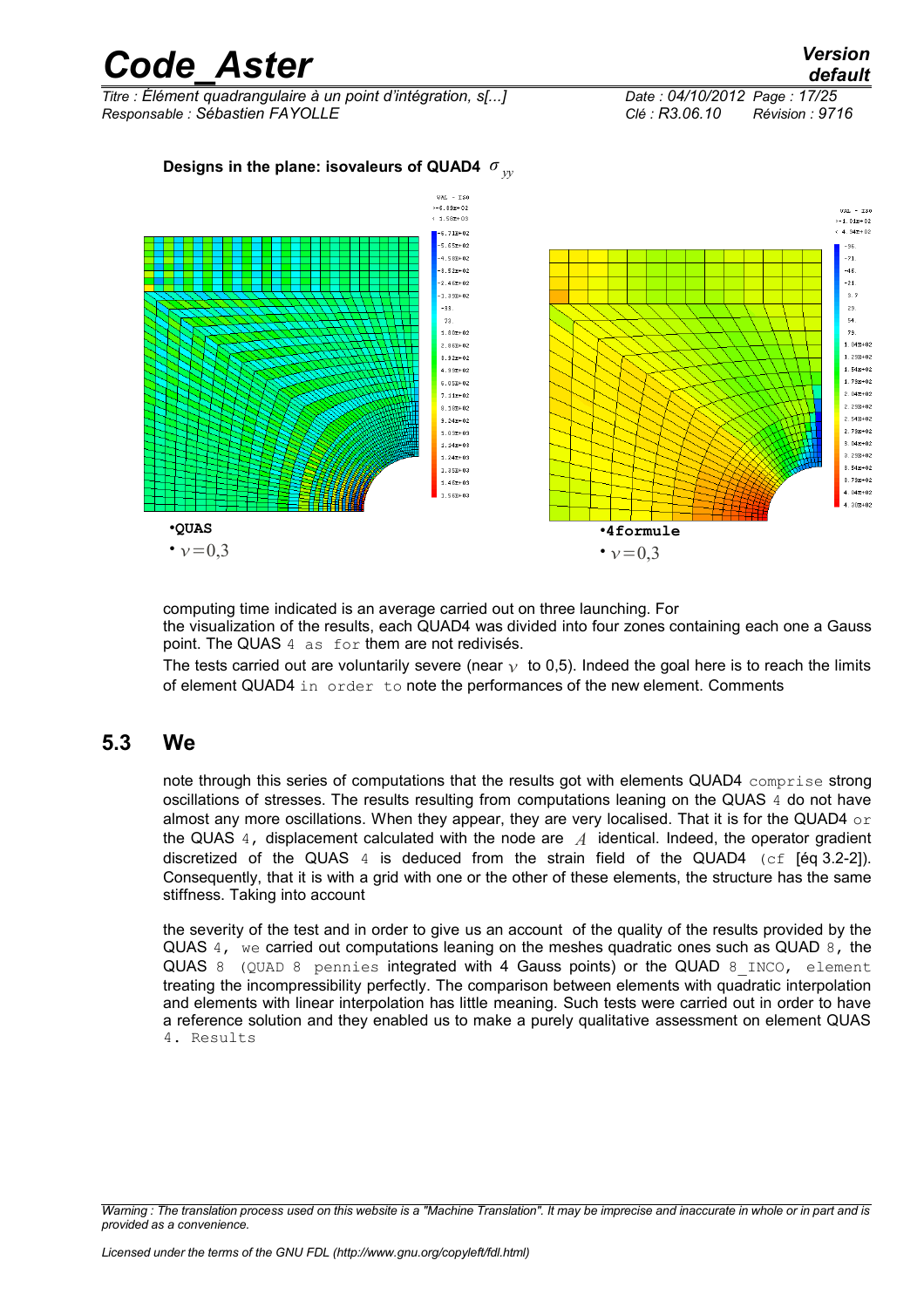*Titre : Élément quadrangulaire à un point d'intégration, s[...] Date : 04/10/2012 Page : 18/25 Responsable : Sébastien FAYOLLE Clé : R3.06.10 Révision : 9716*

#### **of reference: computations in elasticity in the plane with quadratic elements QUAS**



*Warning : The translation process used on this website is a "Machine Translation". It may be imprecise and inaccurate in whole or in part and is provided as a convenience.*

*default*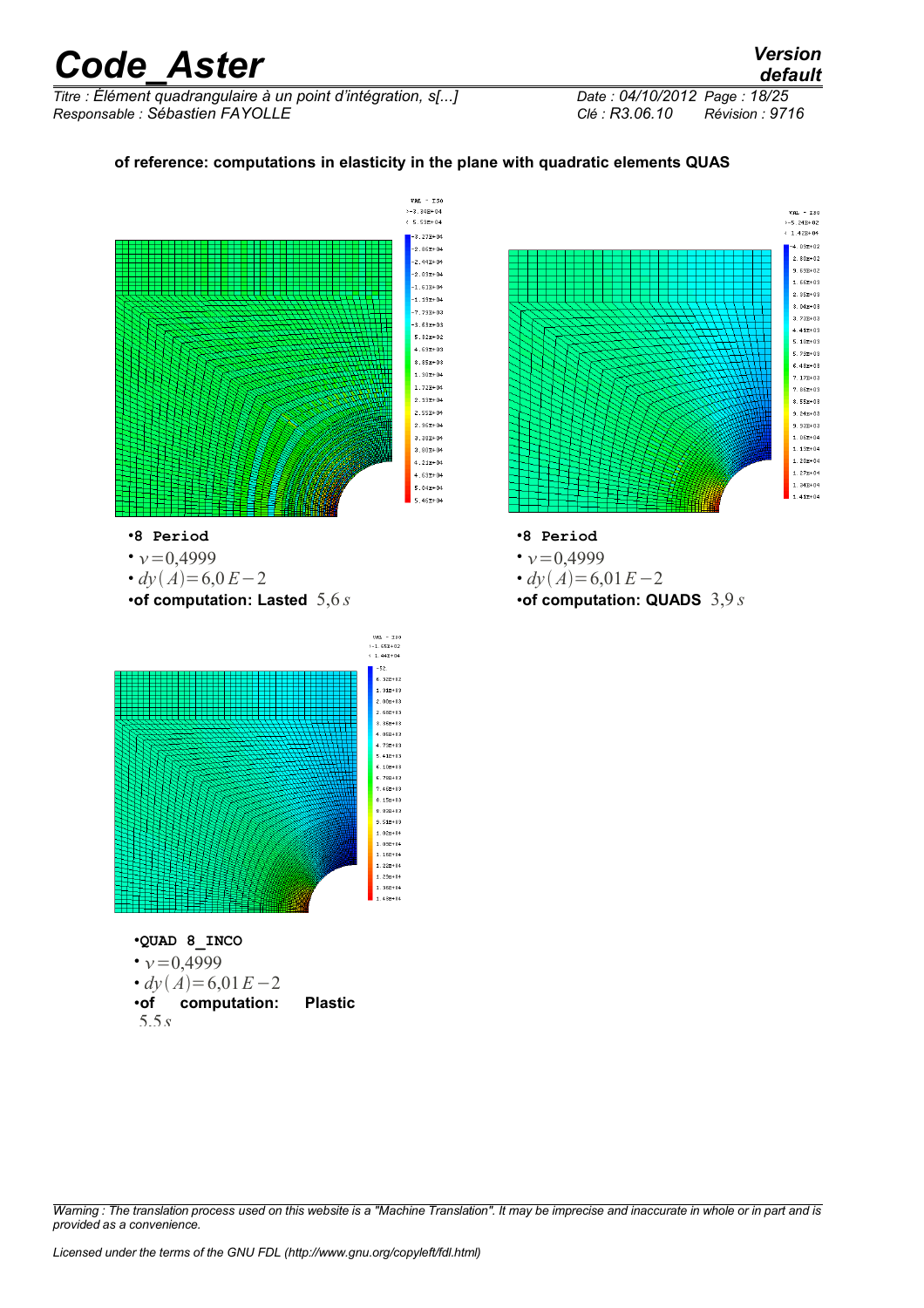*Titre : Élément quadrangulaire à un point d'intégration, s[...] Date : 04/10/2012 Page : 19/25 Responsable : Sébastien FAYOLLE Clé : R3.06.10 Révision : 9716*

**designs with quadratic elements Lasted**

#### $VAL$  - ISO  $>-1.54E+02$  $VAL$  -  $ISO$  $>-1.74E+02$ <br>  $4.90E+02$  $4.37E+02$  $-1.69B + 02$  $-1.38E + 02$  $-1.07E + 02$  $-76$ -44  $-13$ 18  $49$  $\overline{\phantom{a}}$  $1.11E+02$  $1.43E+02$  $1.55E + 02$  $1.74E+02$  $1.83E+02$  $2.058 + 02$  $2.11E+02$  $2.36E+0.2$  $2.39E + 02$  $2.67E+02$  $2.66E+02$  $2.98E + 02$  $2.94E+02$  $3.29E + 02$  $9.519 + 0.2$  $3.92E + 02$  $4.23E + 02$  $4.54E + 02$ .<br>85E+02 •**8 Period** •**8 Period** •  $\nu = 0,3$  $\cdot v = 0.3$ •  $dy(A)=1,01E-1$ •  $d_V(A) = 1,01E-1$ •**of computation:** 13,1*s* •**of computation: QUAS** 17*s*  $VAL$  - ISO<br>>-2.10E+02<br>< 4.40E+02  $-2.05E + 02$  $-1.75E+0.2$ .<br>44E+02  $-1.14E+02$ -83.  $-53$  $-22.$  $8.3$  $rac{8}{39}$



•  $v = 0,4999$ •  $dv(A) = 1,01E-1$ •**of computation: QUADS** 34,4 *s*

*Warning : The translation process used on this website is a "Machine Translation". It may be imprecise and inaccurate in whole or in part and is provided as a convenience.*

 $-1.49E + 02$ 

 $-1.22E + 02$ 

 $.94$ 

-66

 $-39.$ 

 $-11.$ 

 $\bar{1}\bar{7}$ 

 $45.$ 

22.

 $1.00E + 02$ 

 $1.28E + 0.2$ 

 $3.22E + 02$ 

 $3.49E + 02$ 

 $3.77E + 02$ 

 $4.05E + 02$ 

 $4.33E + 02$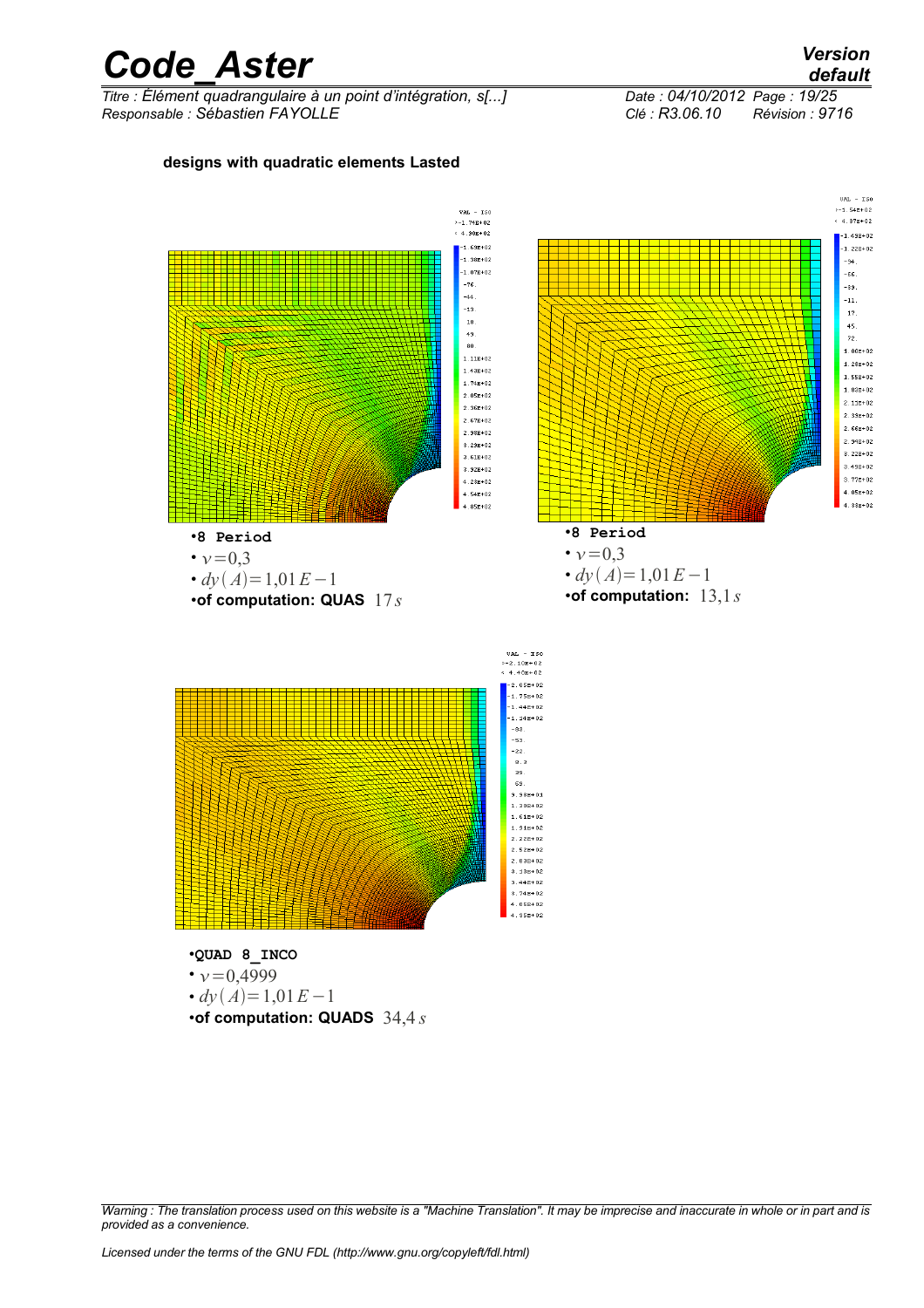*default*

*Titre : Élément quadrangulaire à un point d'intégration, s[...] Date : 04/10/2012 Page : 20/25 Responsable : Sébastien FAYOLLE Clé : R3.06.10 Révision : 9716*

A refinement of the mesh for each computation at summer carried out. This refinement consists in doubling the number of meshes present on each stops notch. We summarize the results in the following tables: Elastic design

| strain plane D | <u> Tref.: Depl. Node E-02 Number</u> |           |
|----------------|---------------------------------------|-----------|
| = 0,4999 Soil  | A 6.01                                | of meshes |

| 504        | 2016       |                   | 8064      |                   | computing |                      |
|------------|------------|-------------------|-----------|-------------------|-----------|----------------------|
|            | Times Depl | Node<br>computing | Time Depl | Node<br>computing | Time Depl | Node<br><b>QUADS</b> |
| 8_INCO 5,5 | 6,01       | $E-0218$          | 6,01      | $E-02$ QUADS      |           |                      |
| 8.5,6      | 6,00       | $E-02$ 15,5       | 6,01      | $E-02$ QUADS      |           |                      |
| 8 IF 3,9   | 6,01       | $E-02$ 10,2       | 6,01      | $E-02$ QUADS      |           |                      |
| 4.3,3      | 2,70       | $E-028,4$         | 3,60      | E-02 QUAS         |           |                      |
| 4 2,72     | 2,70       | E-02 5,77         | 3,60      | E-02 17,3         | 4,77      | E-02 Table           |

**5.3-1: Computations in elasticity Computation**  $v=0.4999$ 

| plastic strain                       | <b>ref.: Depl. Node E-01 Number</b> |           |
|--------------------------------------|-------------------------------------|-----------|
| <b>plane</b> D<br>$\equiv$ 0.3 Soil! | A 1.01                              | of meshes |

| 504       | 2016              |                     | 8064             |                     | computing |                        |
|-----------|-------------------|---------------------|------------------|---------------------|-----------|------------------------|
|           | <b>Times Depl</b> | Node A<br>computing | <b>Time Depl</b> | Node A<br>computing | Time Depl | Node A<br><b>QUADS</b> |
| 8 1 7     | 1,01              | E-01 75,1           | 1,01             | E-01 QUADS          |           |                        |
| 8 IF 13,1 | 1,01              | E-01 62,8           | 1.01             | E-01 QUADS          |           |                        |
| 4.6,6     | 9,32              | $E-0222$            | 1,00             | E-01 QUAS           |           |                        |
| 4.6,5     | 9,18              | E-02 17,33          | 1,00             | E-01 133,2          | 1,01      | E-01 Table             |

**5.3-2: Plastic designs Computation**  $v=0.3$ 

| <b>plastic strain</b> | <b>ref.: Depl. Node E-01 Number</b> |           |
|-----------------------|-------------------------------------|-----------|
| $plane \Box$          | A 1.01                              | of meshes |
| $= 0.4999$ Soil       |                                     |           |

| 504         | 2016              |                     | 8064             |                     | computing |                        |
|-------------|-------------------|---------------------|------------------|---------------------|-----------|------------------------|
|             | <b>Times Depl</b> | Node A<br>computing | <b>Time Depl</b> | Node A<br>computing | Time Depl | Node A<br><b>QUADS</b> |
| 8 INCO 34,4 | 1,01              | E-01 240,8          | 1.01             | E-01 QUADS          |           |                        |
| 8 2 1 , 7   | 8,84              | E-02 88,17          | 1,01             | E-01 QUADS          |           |                        |
| 8 IF 20,6   | 1,01              | E-01 87,83          | 1,01             | E-01 QUADS          |           |                        |
| 4.5,1       | 2,06              | E-02 13,07          | 2,25             | E-02 QUAS           |           |                        |
| 4 4,28      | 2,06              | E-02 9,87           | 2,25             | E-02 43,75          | 2,79      | E-02 Table             |

**5.3-3: Plastic designs In addition**  $v=0.4999$ 

*Warning : The translation process used on this website is a "Machine Translation". It may be imprecise and inaccurate in whole or in part and is provided as a convenience.*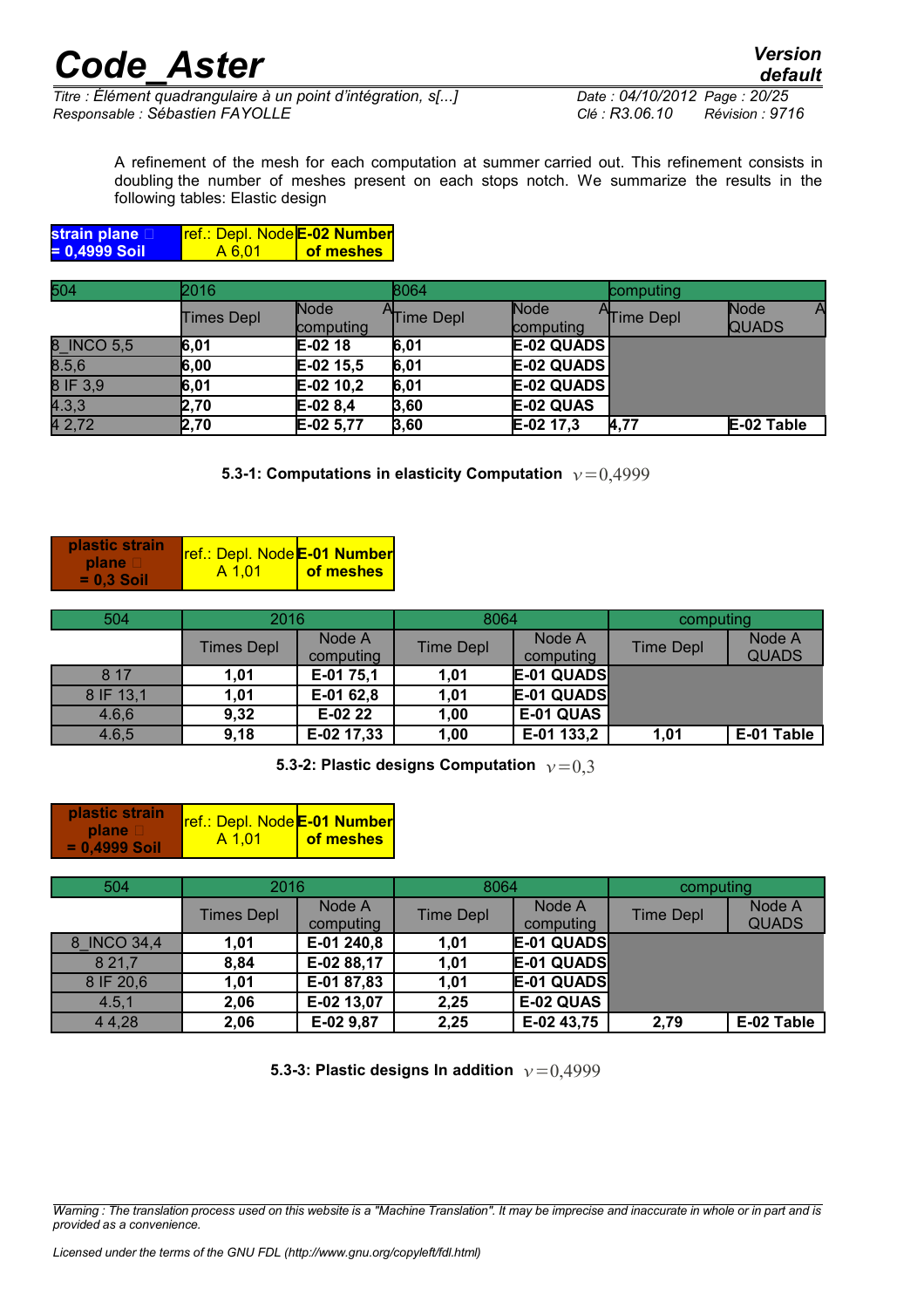*Titre : Élément quadrangulaire à un point d'intégration, s[...] Date : 04/10/2012 Page : 21/25 Responsable : Sébastien FAYOLLE Clé : R3.06.10 Révision : 9716*

, we traced the value of the stress along  $\sigma_{yy}$  a segment crossing AB the notch for a basic mesh with 504 meshes. A



**Valeur de la contrainte le long de AB Calculs en plasticité (**ν **= 0,3)**

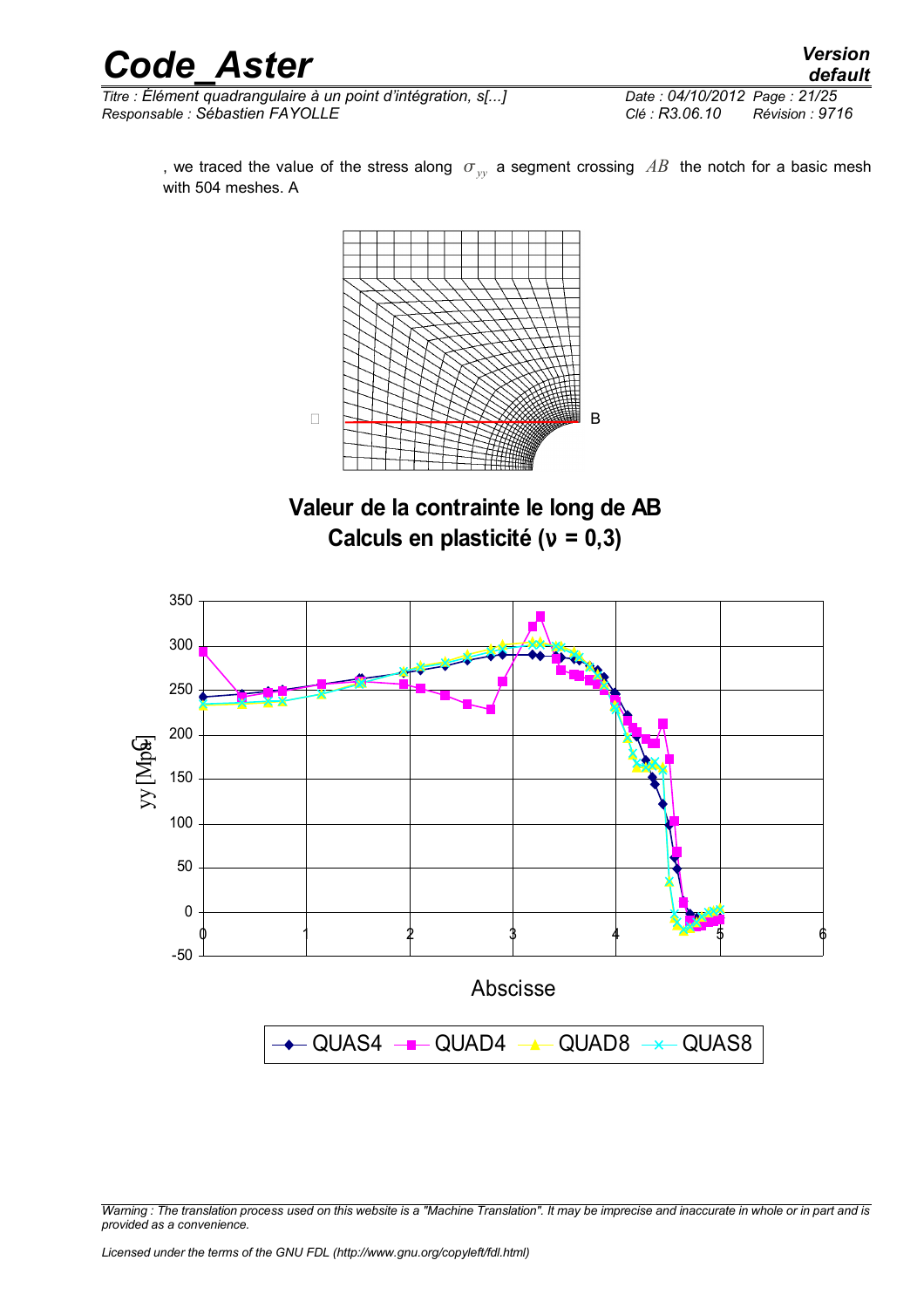*Titre : Élément quadrangulaire à un point d'intégration, s[...] Date : 04/10/2012 Page : 22/25 Responsable : Sébastien FAYOLLE Clé : R3.06.10 Révision : 9716*

| Date: 04/10/2012 Page: 22/25 |                 |
|------------------------------|-----------------|
| Clé : R3.06.10               | Révision : 9716 |

**Valeur de la contrainte le long de** 



on qualitative the Aspects

#### results: In spite of

- •the wealth of  $\frac{1}{6}$  the field  $\frac{2}{6}$  of displacement of the mesh QuAD8, the majority of the results have oscillations.4n rspoite of 7 7 3 8 1 4 0 6 2 1 8 5 2 5 9 7 0 7 8 7 0 1 2 0 2 3 5 2 8 2 0 1 9 0 8 0 6 8 •under integration of the QUAS8, the oscillations appear on meshes QUAS8 for certain plastic Abscisse designs . Whatever the 0 1, 5 3, 0 4, 5 6, 1 6, 2 7, 6 9, 1 1, 0 1, 2 1, 3 1, 5 1, 5 1, 7 1, 8 2, 0 2, ዋ 2, 1 2, 3 2, 5 2, 5 2, 6 2, 8 2, 9 3, **d** 3, 4 3, 2 3, 4 3, 4 3, 5 3, 6 3, 6 3, 7 3, 7 3, 8 3, 8 3, 9 4, **g** 4, 0 4, 4, 4, 4, 4, 4, 0 1 1 2 2 2
- •element used (except for the QUAD8\_INCO), under integration remains essential, particularly for the materials of which approaches  $\gamma$  0,5. These colonne B Colonne B Colonne B Colonne B Colonne B Colonne B Colonne B Colonne B Colonne B Colonne B Colonne B Colonne B Colonne B Colonne B Colonne B Colonne B Colonne B Colonne B Colonne B Colonne B Colonne B Colonne B Co
- •computations lead us to establish the following report: the QUAS4 remains stable with respect to the oscillations whatever the parameters of computation used. Quantitative

#### aspect: We

always note that the value of the displacement of the node A resulting from a mesh QUAS4 remains between 3 and 5 times lower than the reference solution (slow convergence). This value remains nevertheless identical to that calculated with a mesh QUAD4.

The profiles traced along the notch enable us to affirm that the values of stresses calculated with a mesh QUAS4 are of much better quality than those calculated with a mesh QUAD4. By taking the computing times of the QUAD4, mesh QUAS4 allows a substantial reduction of the period of computation: Time-saver

|             | (time of ref. = time QUAD4) Mesh |      |                     |
|-------------|----------------------------------|------|---------------------|
| 504         |                                  | 2016 | Elasticity          |
| 26%.35%.18% | $v = 0.3$                        |      |                     |
|             | $v = 0,4999$                     | 31%  | Plasticity          |
|             | $v = 0.3$                        |      |                     |
| 16%.21%.18% | $v = 0,4999$                     | 24%  | Let<br>us<br>notice |

*Warning : The translation process used on this website is a "Machine Translation". It may be imprecise and inaccurate in whole or in part and is provided as a convenience.*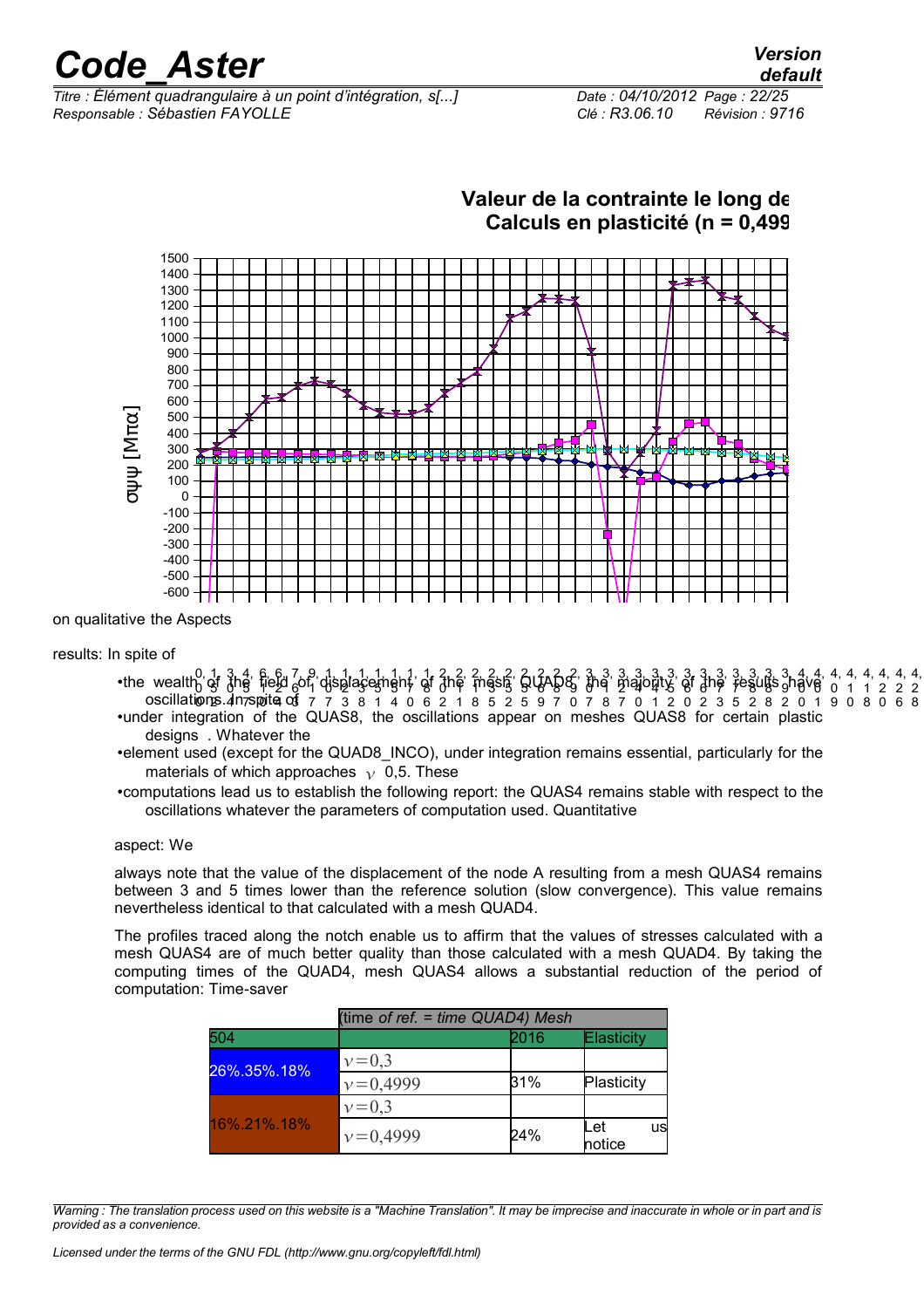*Titre : Élément quadrangulaire à un point d'intégration, s[...] Date : 04/10/2012 Page : 23/25 Responsable : Sébastien FAYOLLE Clé : R3.06.10 Révision : 9716*

*default*

on the way that the time-savers seem to increase with the number of meshes. In plasticity in particular, this time-saver depends mostly amongst iterations of Newton necessary to convergence on computation within each time step. Conclusions

*Warning : The translation process used on this website is a "Machine Translation". It may be imprecise and inaccurate in whole or in part and is provided as a convenience.*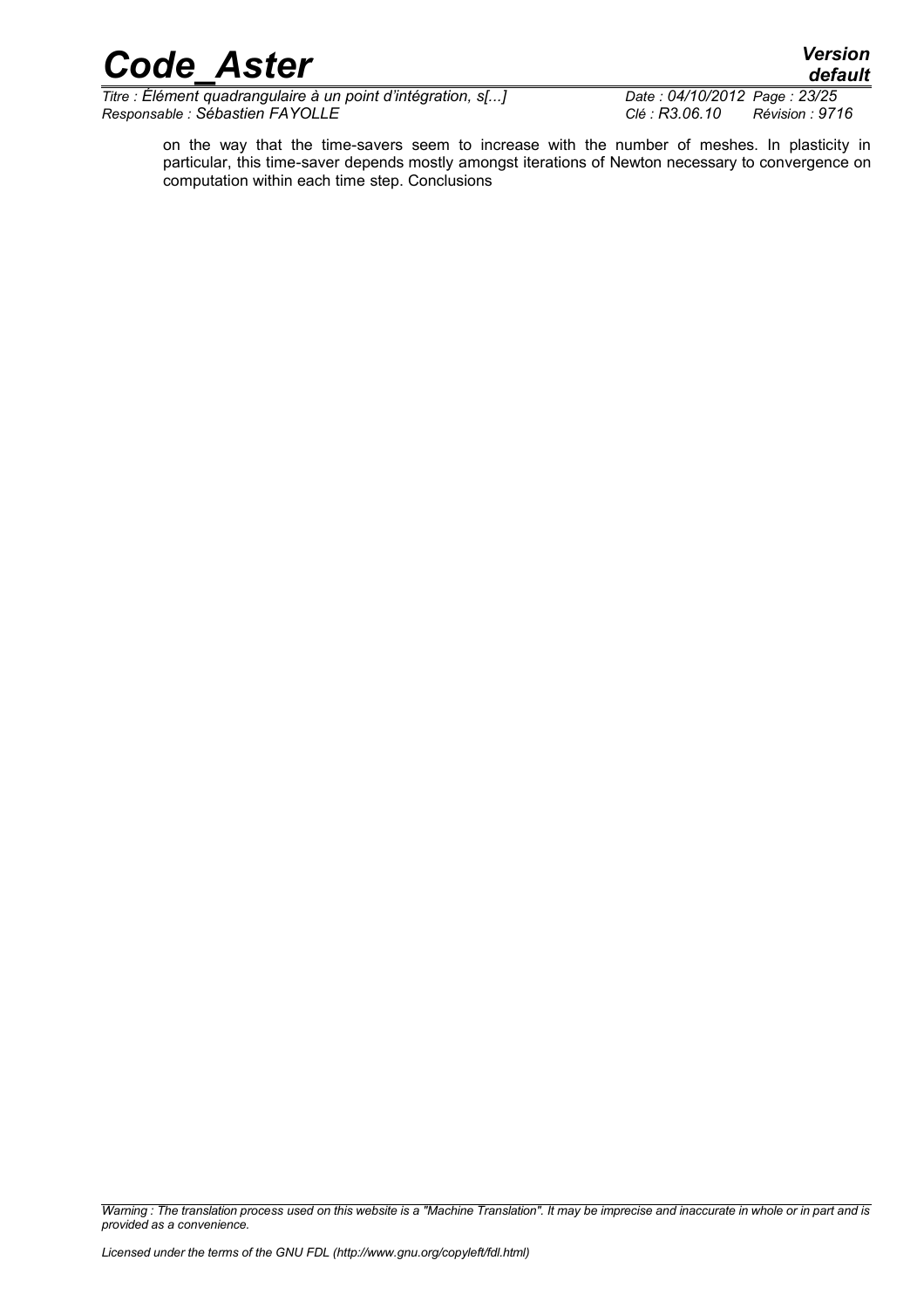*Titre : Élément quadrangulaire à un point d'intégration, s[...] Date : 04/10/2012 Page : 24/25 Responsable : Sébastien FAYOLLE Clé : R3.06.10 Révision : 9716*

**6 In**

elasticity as in plasticity, that it is for materials of which is worth  $v$  or 0,3, 0,5 new element QUAS4 remains stable and the always realistic results, without any oscillations of stresses. This, we noted it, is far from being the case for the QUAD4. The stability of this new element vis-a-vis cases tests as severe as those presented in this ratio is comparable to that of quadratic element QUAD8 under integrated. On the other hand

, this element has the convergence of a linear element in terms of many degrees of freedom. It is thus necessary to net with a sufficient smoothness to collect the gradients of stresses of the sought solution. This refinement necessary must be put out of balance with the time-saver induced by under - integration. On

the treated examples, the QUAS4 allowed a time-saver of significant computation of about 20% on average for elastic and elastoplastic constitutive laws. Let us note that these models are relatively inexpensive to integrate. Time-savers much more important are expected for models more difficult to integrate. Bibliography

*Warning : The translation process used on this website is a "Machine Translation". It may be imprecise and inaccurate in whole or in part and is provided as a convenience.*